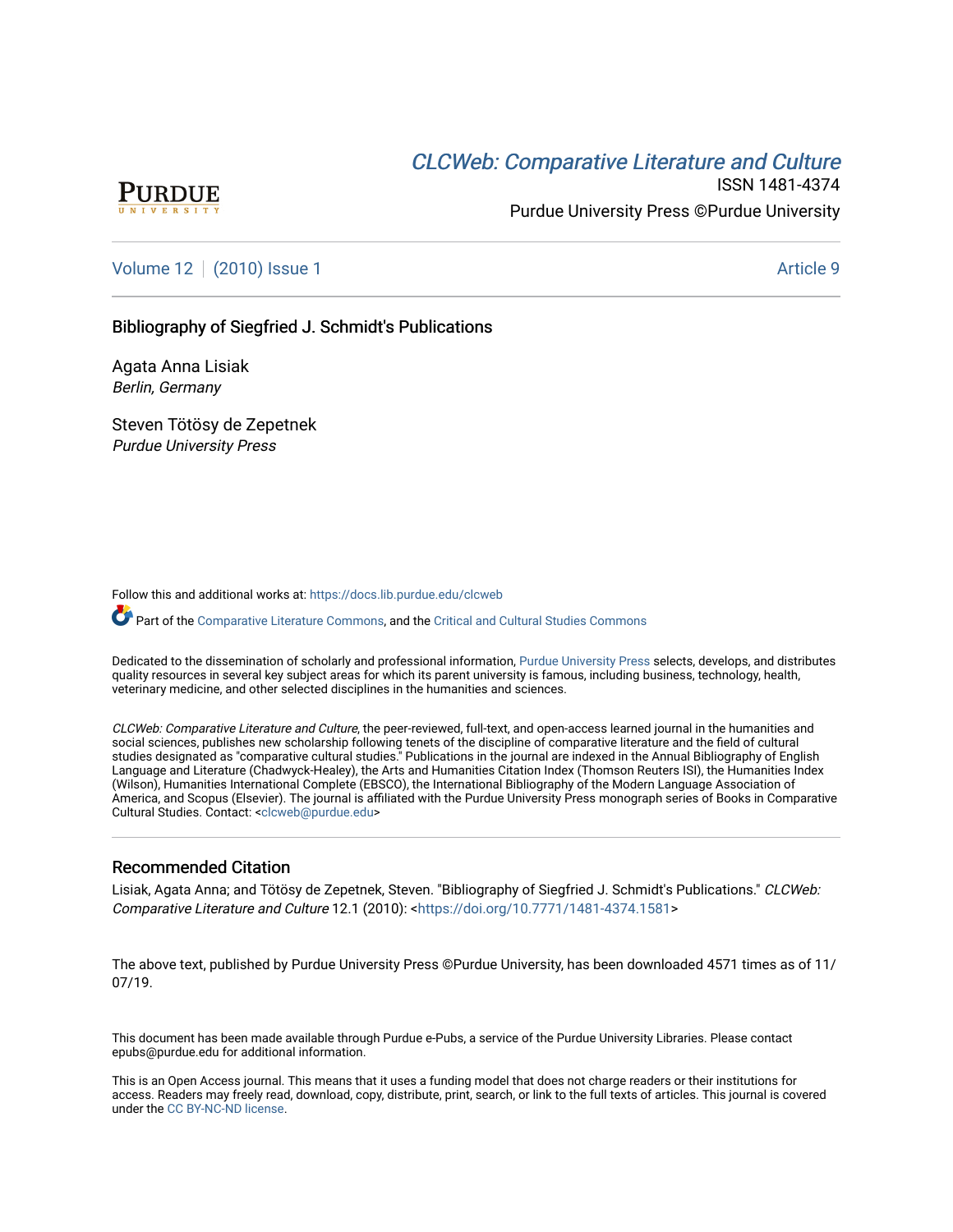**PURDUE** 

UNIVERSITY PRESS <http://www.thepress.purdue.edu>



ISSN 1481-4374 <http://docs.lib.purdue.edu/clcweb> Purdue University Press ©Purdue University

CLCWeb: Comparative Literature and Culture, the peer-reviewed, full-text, and open-access learned journal in the humanities and social sciences, publishes new scholarship following tenets of the discipline of comparative literature and the field of cultural studies designated as "comparative cultural studies." In addition to the publication of articles, the journal publishes review articles of scholarly books and publishes research material in its Library Series. Publications in the journal are indexed in the Annual Bibliography of English Language and Literature (Chadwyck-Healey), the Arts and Humanities Citation Index (Thomson Reuters ISI), the Humanities Index (Wilson), Humanities International Complete (EBSCO), the International Bibliography of the Modern Language Association of America, and Scopus (Elsevier). The journal is affiliated with the Purdue University Press monograph series of Books in Comparative Cultural Studies. Contact: <clcweb@purdue.edu>

> Volume 12 Issue 1 (March 2010) Bibliography 9 Agata Anna Lisiak and Steven Tötösy de Zepetnek, "Bibliography of Siegfried J. Schmidt's Publications" <http://docs.lib.purdue.edu/clcweb/vol12/iss1/9>

Contents of CLCWeb: Comparative Literature and Culture 12.1 (2010) <http://docs.lib.purdue.edu/clcweb/vol12/iss1/>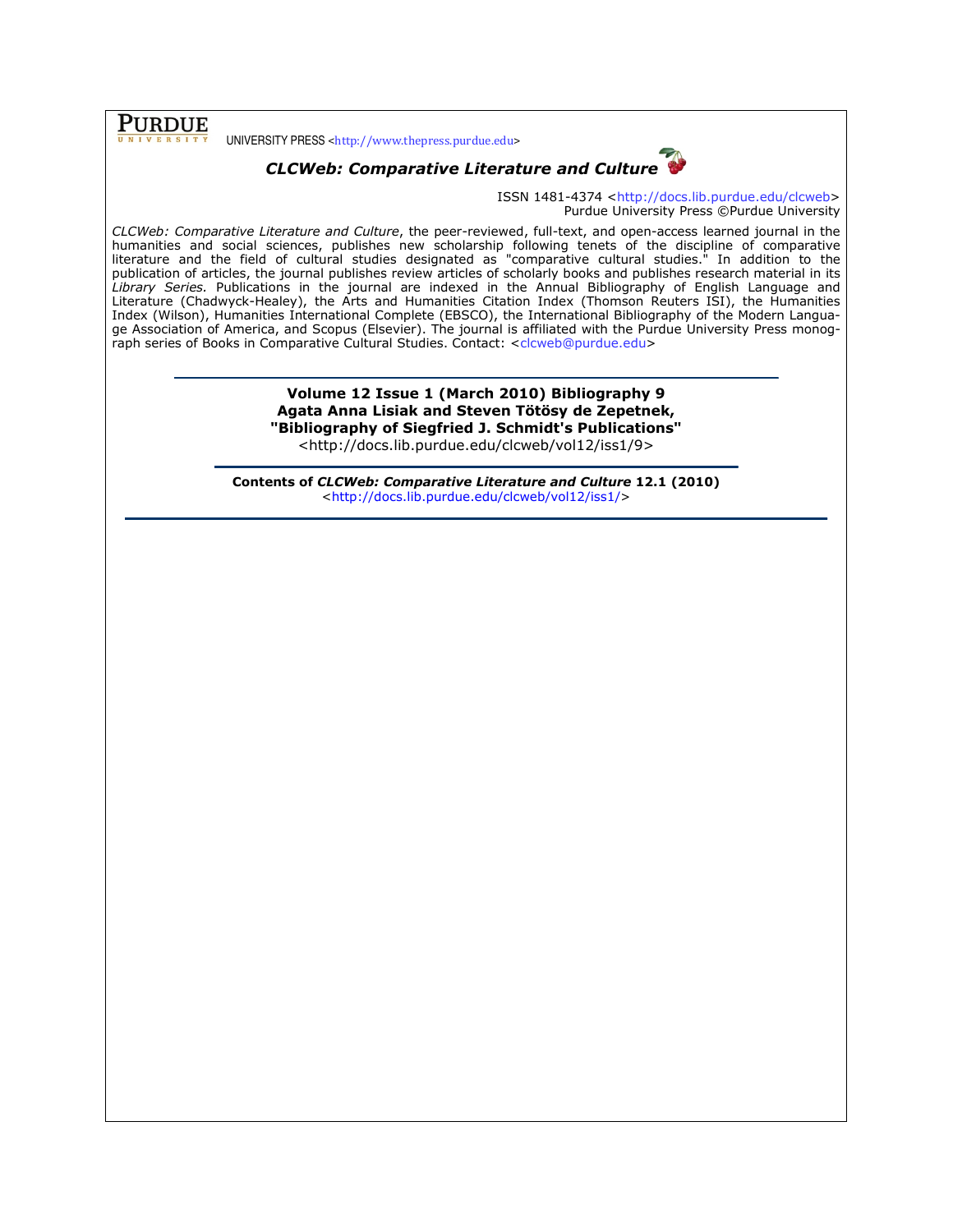Agata Anna Lisiak and Steven Tötösy de Zepetnek, "Bibliography of Siegfried J. Schmidt's Publications" page 2 of 18 CLCWeb: Comparative Literature and Culture 12.1 (2010): <http://docs.lib.purdue.edu/clcweb/vol12/iss1/9>

### Bibliography of Siegfried J. Schmidt's Publications Agata Anna LISIAK and Steven TÖTÖSY de ZEPETNEK, comp.

Siegfried Schmidt taught linguistics and literary and culture theory at the University of Bielefeld and Siegen University 1971-1997 and media studies until 2006 at the University of Münster. The founder of Empirische Literaturwissenschaft (Empirical Study of Literature), in recent years he has developed theoretical and methodological aspects of media and communication studies he designated as media culture studies. The following bibliography is a complete list of Schmidt's work published in print (it excludes his radio texts, CD-ROMs, and his poetry and other fiction). For further material see Achim Barsch, Gebhard Rusch, Reinhold Viehoff, and Friedrich W. Block, eds. s*jschmidt.net* (1999): <http://www.sjschmidt.net/>, for his own bibliography see Siegfried J. Schmidt, sjschmidt.net (2010): <http://egora.unimuenster.de/ifk/personen/bindata/sjsschmidt\_publikationen\_gesamt.pdf>, about his impact in radical constructivism see Alex Riegler, ed. Radical Constructivism (2010): <http://www.univie.ac.at/constructivism/>. For bibliographies of scholarship applying and developing Schmidt's

theoretical framework *Empirische Literaturwissenschaft* (Empirical Study of Literature), see Steven Tötösy de Zepetnek, "Bibliography of Work in Contextual (Systemic and Empirical) Approaches in Comparative Cultural Studies," Library Series, CLCWeb: Comparative Literature and Culture <http://docs.lib.purdue.edu/clcweb/vol3/iss3/7> and "Systemic Approaches to Literature: An Introduction with Selected Bibliographies," Canadian Review of Comparative Literature / Revue Canadienne de Littérature Comparée 19.1-2 (1992): 21-93. available online at ejournals University of Alberta <http://ejournals.library.ualberta.ca/index.php/crcl/article/viewFile/3075/2432>.

1) english-language 1.1 books 1.2 articles 2) german-language 2.1 books 2.2 articles

- 3) translations in other than english 3.1 books 3.2 articles 4) edited volumes & journal issues
- 4.1 english-language volumes and journal issues 4.2 german-language volumes and journal issues

#### 1) Siegfried J. Schmidt's English-language Publications

#### 1.1 English-language books

Schmidt, Siegfried J. Transitions: Language Literature Media. Bern: Peter Lang, 2010.

- Schmidt, Siegfried J. Histories and Discourses: Rewriting Constructivism. Trans. Wolfram K. Köck and Alison R. Köck. Exeter: Imprint Academic, 2007.
- Schmidt, Siegfried J. Foundations for the Empirical Study of Literature: The Components of a Basic Theory. Trans. Robert de Beaugrande. Hamburg: Buske, 1982.

#### 1.2 English-language articles

- Schmidt, Siegfried J. "Literary Studies from Hermeneutics to Media Culture Studies," CLCWeb: Comparative Literature and Culture 12.1 (2010): <http://docs.lib.purdue.edu/clcweb/vol12/iss1/1/>.
- Schmidt, Siegfried J. "Telling Stories about Storytelling." Erzählen. Reflexionen im Zeitalter der Digitalisierung / Storytelling: Reflections in the Age of Digitalization. Ed. Yvonne Gächter, Heike Ortner, Claudia Schwarz, and Andreas Wiesinger. Innsbruck: Innsbruck UP, 2008. 17-28.
- Schmidt, Siegfried J. "So Far, from Now on: Josef Mitterer's Non-dualistic Critique of Radical Constructivism and Some Consequences." Constructivist Foundations 3.3 (2008): 163-70.
- Schmidt, Siegfried J. "Memory and Remembrance: A Constructivist Approach." Cultural Memory Studies: An International and Interdisciplinary Handbook. Ed. Astrid Erll and Ansgar Nünning. Berlin: de Gruyter, 2008. 191-201.
- Schmidt, Siegfried J. "Operative Fictions, or, How to Talk about Society." Constructivist Foundations: An Interdisciplinary Journal 3.2 (2008): 67-68.
- Schmidt, Siegfried J. "Modes of Self-reference in Advertising." Self-Reference in the Media. Ed. Winfried Nöth and Nina Bishara. Berlin: de Gruyter, 2007. 47-60.
- Schmidt, Siegfried J. "Heinz von Foerster: Heritage and Commitment." An Unfinished Revolution? Heinz von Foerster and the Biological Computer Laboratory 1958-1976. Ed. Albert Müller and Karl H. Müller. Wien: echoraum, 2007. 323-35.
- Schmidt, Siegfried J. "God has Created Reality, We Create Worlds of Experience: A Speech in Honour of Ernst von Glasersfeld to Mark the Award of the Gregory Bateson Price, Heidelberg, 6 May 2005." Constructivist Foundations: An Interdisciplinary Journal 2.2-3 (2007): 7-11.
- Schmidt, Siegfried J. "We Can Never Start from Scratch." The Certainty of Uncertainty: Dialogues Introducing Constructivism. Ed. Bernhard Pörksen. Charlottesville: Imprint Academic, 2004. 133-52.
- Schmidt, Siegfried J. "From Aura-loss to Cyberspace: Further Thoughts on Walter Benjamin." Mapping Benjamin: The Work of Art in the Digital Age. Ed. Hans-Ulrich Gumbrecht and Michael Marrinan. Stanford: Stanford UP, 2003. 79-82.
- Schmidt, Siegfried J. "Histories and Discourses: An Integrated Approach to Communication Science." Rethinking Communicative Interaction: New Interdisciplinary Horizons. Ed. Colin B. Grant. Amsterdam: John Benjamins, 2003. 129-44.
- Schmidt, Siegfried J. "Politics Goes Cultural?" Europäische Sprachenpolitik/European Language Policy. Ed. Rüdiger Ahrens. Heidelberg: Winter, 2003. 245-56.
- Schmidt, Siegfried J. "Operative Fictions: The Fabric of Societies." The Psychology and Sociology of Literature. Ed. Dick Schram and Gerard Steen. Amsterdam: John Benjamins, 2001. 443-57.
- Schmidt, Siegfried J. "Media Societies: Fiction Machines." Critical Studies: Language Meaning Social Construction. Thematic issue Constructivist Foundations: An Interdisciplinary Studies Journal. Ed. Colin B. Grant and Donald McLaughlin. Amsterdam: Rodopi, 2001. 11-25.
- Schmidt, Siegfried J. "Advertising in Search of Its Future." Poetics: Journal of Empirical Research on Culture, the Media and the Arts: Journal of Empirical Research on Culture, the Media and the Arts Journal of Empirical Research on Culture, the Media and the Arts 29.4-5 (2001): 283-93.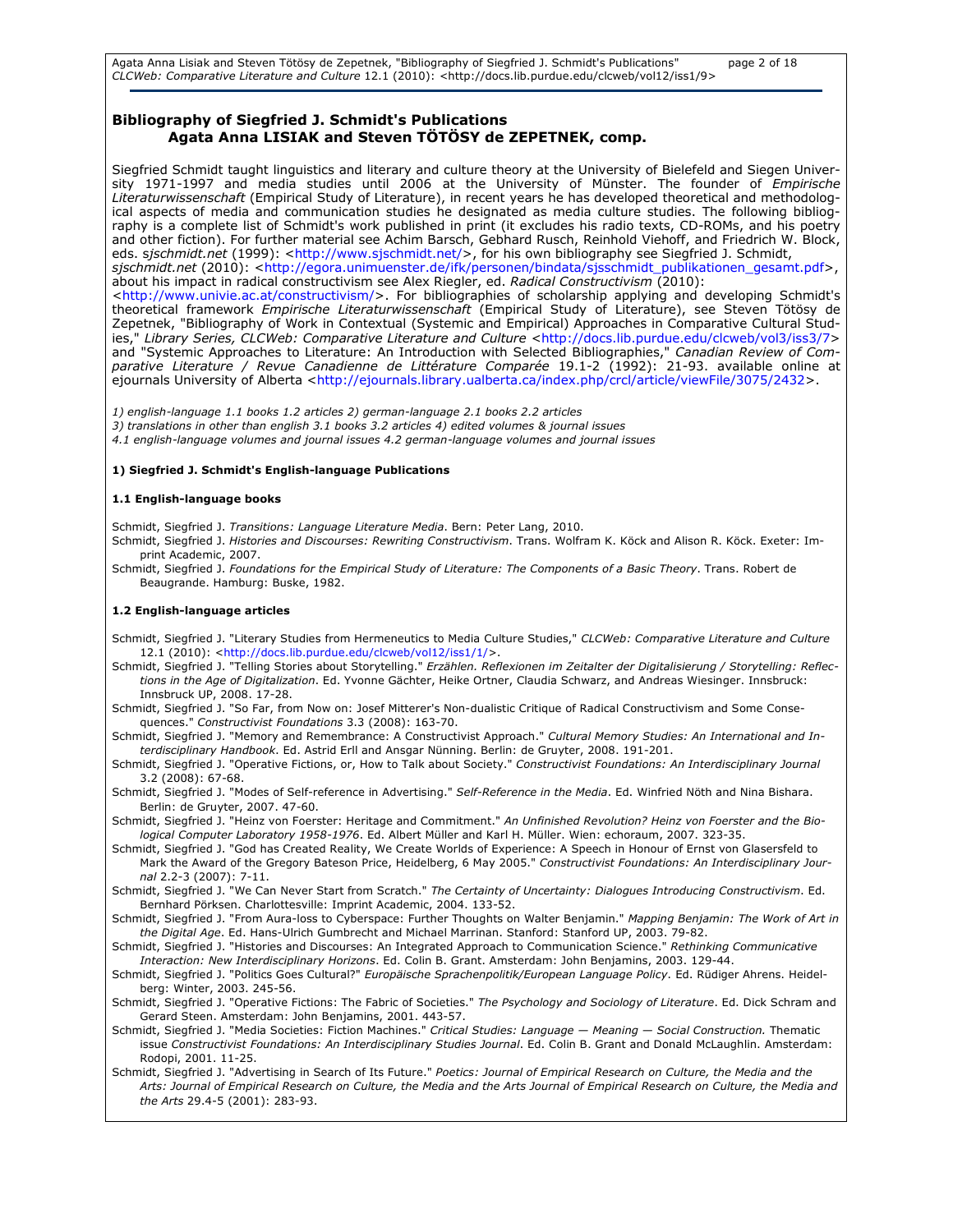Schmidt, Siegfried J. "Interpretation: The Story Does Have an Ending." Poetics: Journal of Empirical Research on Culture, the Media and the Arts Today 21 (4): 621-32.

Schmidt, Siegfried J. "Making Stories About Story-Making, Or Why We Need His- and Herstories: An Approach Towards a Constructivist Historiography." Poetics: Journal of Empirical Research on Culture, the Media and the Arts 28 (2001): 455-62.

Schmidt, Siegfried J. "No Beyond of Discourse. On a Constructivist Reading of 'Empirical.'Schmidt, Siegfried J. " Neohelicon: Acta comparationis Litterarum Universarum 27.2 (2000): 7-12.

Schmidt, Siegfried J. "Ernst von Glasersfeld's Philosophy of Language: Roots, Concepts, Perspectives." Radical Constructivism in Action: Building on the Pioneering Work of Ernst von Glasersfeld. Ed. Lesli P. Steffe and Patrick W. Thompson. London: Routledge, 2000. 23-33.

Schmidt, Siegfried J., and Guido Zurstiege. "How to Gear into Cognitive Systems: On Cognitive and Socio-Cultural Aspects of Research in the Effects of Advertising." Communications: The European Journal of Communication Research 25.2 (2000): 161- 86.

Schmidt, Siegfried J. "Empirical Study of Literature: Why and Why Not?" The Systemic and Empirical Approach to Literature and Culture as Theory and Application. Ed. Steven Tötösy de Zepetnek and Irene Sywenky. Edmonton: U of Alberta, Research Institute for Comparative Literature, 1997. 137-53.

Schmidt, Siegfried J. "New Definitions of Reality." Culturelink 21 (1997): 129-34.

Schmidt, Siegfried J. "A Systems-Oriented Approach to Literary Studies." The Study of Literature and Culture: Systems and Fields / Etudes littéraires et culturelles. Systèmes et champs. Ed. Hendrik van Gorp, A. Masschelein, Dirk de Geest, and Koenraad Geldof. Thematic issue Canadian Review of Comparative Literature / Revue Canadienne de Littérature Comparée 24.1 (1997): 119-36.

Schmidt, Siegfried J. "Beyond Reality and Fiction? The Fate of Dualism in the Age of (Mass) Media." Fiction Updated: Theories of Fictionality, Narratology. Ed. Calin-Andrei Mihailescu and Walid Hamarneh. Toronto: U of Toronto P, 1996. 91-104.

Schmidt, Siegfried J. "Empirical Studies of Literature: What Else?" The Search for a New Alphabet: Literary Studies in a Changing World. Ed. Harald Hendrix, Joost Kloek, Jonathan Levie, and Willi van Peer. Amsterdam: John Benjamins, 1996: 198-201.

Schmidt, Siegfried J. "Media: The Coupling of Cognition and Communication." Empirical Approaches to Literature and Aesthetics: Advances in Discourse Processes 52 (1996): 35-49.

Schmidt, Siegfried J. "On Understanding Texts: Some Constructivist Remarks." The World, the Image and Aesthetic Experience: Interface. Ed. Clemens Murath and Susan Price. Bradford Studies in Language, Culture & Society 15 (1996): 65-83.

Schmidt, Siegfried J. "Trivialization and Empiricity." Systems Research 13.3 (1996): 385-92. Schmidt, Siegfried J. "The Empirical Study of Literature: Reasons, Plans, Goals." The Systemic and Empirical Approach to Literature: Theory and Application. Ed. Steven Tötösy de Zepetnek. Literatura Comparada: Os Novos Paradigmas. Ed. Margarida L. Losa, Isménia de Sousa, and Gonçalo Vilas-Boas. Porto: Afrontamento, 1996. 281-94.

Schmidt, Siegfried J. "Cognition, Communication, and the Myth of Autopoiesis." Paragrana 4.2 (1995): 315-24.

Schmidt, Siegfried J. "What Can 'Empirical' Mean in a Constructivist Context? 10 Considerations." Emprical Approaches to Literature. Ed. Gebhard Rusch. Siegen: Siegen U, LUMIS, 1995. 109-12.

Schmidt, Siegfried J. "System" and "Observer": Two Key Concepts in (Future) Literary Studies. Siegen: Siegen U, LUMIS 39 (1994). Schmidt, Siegfried J. "Media: The Coupling of Cognition and Communication." Poetics: Journal of Empirical Research on Culture, the Media and the Arts 22.6 (1994): 497-507.

Schmidt, Siegfried J. "Systems Theory: A Vehicle to Cross Borderlines?" Concepts of Literary Theory, East and West. Ed. Han-liang Chang. Taipei: Bookman Books, 1993. 31-61.

Schmidt, Siegfried J. "Conventions and Literary Systems." Rules and Conventions. Ed. Mette Hjort. Baltimore: Johns Hopkins UP, 1992. 215-49.

Schmidt, Siegfried J. "Media, Culture: Media Culture. A Constructivist Offer of Conversation." Poetics: Journal of Empirical Research on Culture, the Media and the Arts 21 (1992): 191-210.

Schmidt, Siegfried J. "The Logic of Observation: An Introduction to Constructivism." Canadian Review of Comparative Literature / Revue Canadienne de Littérature Comparée 19.3 (1992): 295-311.

Schmidt, Siegfried J. "Why Literature is not Enough; or, Literary Studies as Media Studies." Emerging Visions of the Aesthetic Process. Ed. Gerald C. Cupchik and János László. Cambridge: Cambridge UP, 1992. 227-43.

Schmidt, Siegfried J. "Empirical Studies in Literature and the Media: Perspectives for the Nineties." Empirical Studies of Literature. Ed. Elrud Ibsch, Dick Schram, and Gerard Steen. Amsterdam: Rodopi, 1991. 9-17.

Schmidt, Siegfried J. "From Literary Discourses to the Social System of Literature." Thesis Eleven 29 (1991): 95-104.

Schmidt, Siegfried J. "Literary Systems as Self-Organizing Systems." Empirical Studies of Literature. Ed. Elrud Ibsch, Dick Schram, and Gerard Steen. Amsterdam: Rodopi, 1991. 413-24.

Schmidt, Siegfried J. "Text-Understanding: A Self-Organizing Cognitive Process." Poetics: Journal of Empirical Research on Culture, the Media and the Arts 20 (1991): 273-301.

Schmidt, Siegfried J. "The Structure of the Literary Field and the Homogeneity of Cultural Choices: A Panel Discussion with Pierre Bourdieu, Cees van Rees, Siegfried J. Schmidt, and Hugo Verdaasdonk." Empirical Studies of Literature. Ed. Elrud Ibsch, Dick Schram, and Gerard Steen. Amsterdam: Rodopi, 1991. 427-43.

Schmidt, Siegfried J. "Literary Systems as Self-Organizing Systems." Selforganization: Portrait of a Scientific Revolution. Ed. Wolfgang Krohn, Günter Küppers, and Helga Nowotny. Dordrecht: Kluwer, 1990. 143-53.

Schmidt, Siegfried J. "On the Concept of System and Its Use in Literary Studies." Proceedings of the 12th Congress of the International Comparative Literature Association / Association International de Littérature Comparée. München: iudicium, 1990. 272- 77.

Schmidt, Siegfried J. "What Advertising Can Tell Scholars of Empirical Aesthetics." Poetics: Journal of Empirical Research on Culture, the Media and the Arts 19.4 (1990): 389-404.

Schmidt, Siegfried J. Why Literature Is Not Enough, or, Literary Studies as Media Studies. Siegen: Siegen U, LUMIS 25 (1990).

Schmidt, Siegfried J. "Empirical Studies in Literature and the Media Today." Poetics: Journal of Empirical Research on Culture, the Media and the Arts 18.1-2 (1989): 1-6.

Schmidt, Siegfried J. "Language and Emotion: 77 Post-Wittgensteinian Remarks." For a Semiotics of Emotion. Ed. Walter A. Koch. Bochum: Brockmeyer, 1989. 34-46.

Schmidt, Siegfried J. "On the Construction of Fiction and the Invention of Facts." Poetics: Journal of Empirical Research on Culture, the Media and the Arts 18.1-2 (1989): 319-35.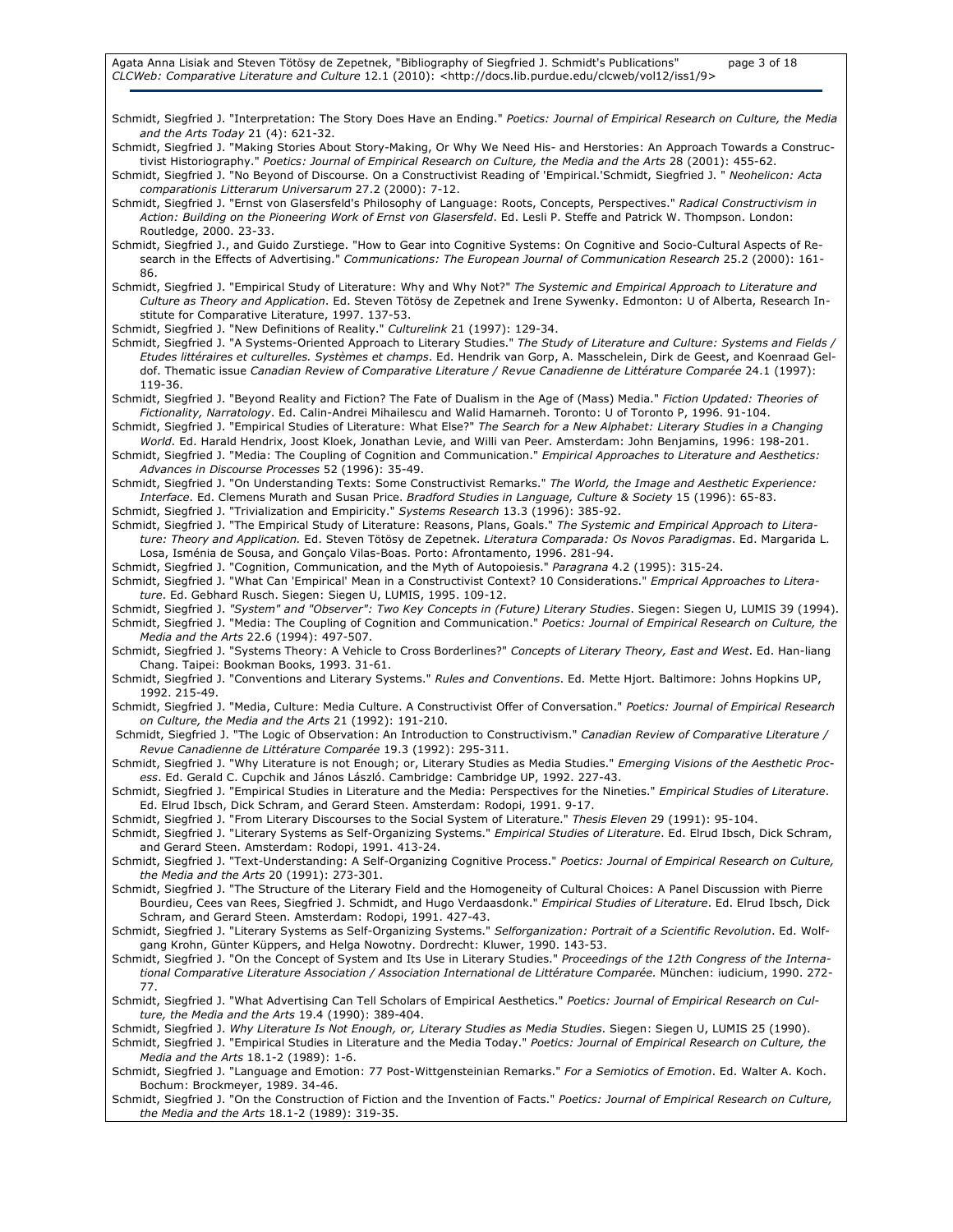#### Agata Anna Lisiak and Steven Tötösy de Zepetnek, "Bibliography of Siegfried J. Schmidt's Publications" page 4 of 18 CLCWeb: Comparative Literature and Culture 12.1 (2010): <http://docs.lib.purdue.edu/clcweb/vol12/iss1/9>

Schmidt, Siegfried J. "Past: Notes on Memory and Narration." Empirical Studies of the Arts 7.2 (1989): 191-202.

- Schmidt, Siegfried J. "Some Remarks on Emotion and Language." For a Semiotics of Emotion. Ed. Walter A. Koch. Bochum: Brockmeyer, 1989. 47-52.
- Schmidt, Siegfried J. "Empirical Studies in Literature and the Media." IGEL-Circular 1 (1988): 21-27.

Schmidt, Siegfried J. "Empirical Studies in Literature and the Media Today." Spiel: Siegener Periodicum zur Internationalen Empirischen Literaturwissenschaft 7.2 (1988): v-ix.

Schmidt, Siegfried J., and Norbert Groeben. "How to do Thoughts with Words: On Understanding Literature." Comprehension of Literary Discourse. Ed. Dietrich Meutsch and Reinhold Viehoff. Berlin: de Gruyter, 1988. 7-46.

Schmidt, Siegfried J. "Towards a Constructivist Theory of Media Genre." Poetics: Journal of Empirical Research on Culture, the Media and the Arts 16.5 (1987): 371-95.

Schmidt, Siegfried J., and Dietrich Meutsch. "On the Role of Conventions in Understanding Literary Texts." Poetics: Journal of Empirical Research on Culture, the Media and the Arts 15 (1986): 551-74.

Schmidt, Siegfried J. "Foundations of a Constructivist Empirical Study of Literature." Reader: Essays in Reader-Oriented Theory, Criticism, and Pedagogy 14 (1985): 5-22.

Schmidt, Siegfried J. "On Writing Histories of Literature: Some Remarks from a Constructivist Point of View." Poetics: Journal of Empirical Research on Culture, the Media and the Arts 14.2-3 (1985): 279-301.

Schmidt, Siegfried J. "The Fiction Is That Reality Exists: A Constructivist Model of Reality, Fiction and Literature." Poetics: Journal of Empirical Research on Culture, the Media and the Arts 5.2 (1984): 253-374.

Schmidt, Siegfried J. "Interpretation: Sacred Cow or Necessity?" Poetics: Journal of Empirical Research on Culture, the Media and the Arts 12.2-3 (1983): 239-58.

Schmidt, Siegfried J. "Selected Bibliography on Interpretation (1970-1982)." Poetics: Journal of Empirical Research on Culture, the Media and the Arts 12.2-3 (1983): 277-83.

Schmidt, Siegfried J. "The Empirical Science of Literature ESL: A New Paradigm?" Poetics: Journal of Empirical Research on Culture, the Media and the Arts 12.1 (1983): 19-34.

Schmidt, Siegfried J. "Perceptions on the Development of Post-Concrete Poetry." Poetics Today 3.3 (1982): 106-36.

Schmidt, Siegfried J. "Empirical Studies in Literature: Introductory Remarks." Poetics: Journal of Empirical Research on Culture, the Media and the Arts 10.4-5 (1981): 317-36.

Schmidt, Siegfried J. "Fictionality in Literary and Non-Literary Discourse." Poetics: Journal of Empirical Research on Culture, the Media and the Arts 9.5-6 (1980): 525-46.

Schmidt, Siegfried J. "Receptional Problems with Contemporary Narrative Texts and Some of Their Reasons." Poetics: Journal of Empirical Research on Culture, the Media and the Arts 9 (1980): 119-46.

Schmidt, Siegfried J. "Empirische Literaturwissenschaft as Perspective." Poetics: Journal of Empirical Research on Culture, the Media and the Arts 8 (1979): 557-68.

Schmidt, Siegfried J. "Some Problems of Communicative Text-Theories." Current Trends of Text Linguistics. Ed. Wolfgang U. Dressler. Berlin: de Gruyter, 1978. 47-60.

Schmidt, Siegfried J. "Problems of Empirical Research in Literary History: Notes on the Observation Problem in Literary Science." New Literary History 8 (1976-1977): 214-23.

Schmidt, Siegfried J. "German Philosophy of Language in the Late 19th Century." History of Linguistic Thought and Contemporary Linguistics. Ed. Hermann Parret. Berlin: de Gruyter, 1976. 658-84.

Schmidt, Siegfried J. "Literary Science as a Science of Argument." New Literary History 7 (1975-76): 467-82.

Schmidt, Siegfried J. "On a Theoretical Basis for a Rational Science of Literature." PTL: A Journal for Descriptive Poetics and Theory of Literature 1 (1976): 239-64.

Schmidt, Siegfried J. "Towards a Pragmatic Interpretation of 'Fictionality'." Pragmatics of Language and Literature. Ed. Teun A. van Dijk. Amsterdam: North-Holland, 1976. 161-78.

Schmidt, Siegfried J. "Reception and Interpretation of Written Texts as Problems of a Rational Theory of Literary Communication." Style and Text: Studies Presented to Niels Erik Enkvist. Ed. Hakan Ringbom. Stockholm: Sprokvörlaget Skriptor, 1975. 399- 408.

Schmidt, Siegfried J. "On the Foundation and the Research Strategies of a Science of Literary Communications." Foundations of Modern Poetics. Ed. Siegfried J. Schmidt. Thematic issue Poetics: Journal of Empirical Research on Culture, the Media and the Arts 7 (1973): 7-35.

Schmidt, Siegfried J., and Peter Hartmann. "Theory and Philosophy of Language." Current Trends in Linguistics: Linguistics in Western Europe. Ed. Thomas A. Sebeok. The Hague: Mouton, 1972. Vol. 9, 6-39.

#### 2) Siegfried J. Schmidt's German-language Publications

#### 2.1 German-language books

Schmidt, Siegfried J. Die Endgültigkeit der Vorläufigkeit. Prozessualität als Argumentationsstrategie. Weilerswist: Velbrück Wissenschaft, 2010.

Schmidt, Siegfried J. Systemflirts. Ausflüge in die Medienkulturgesellschaft. Weilerswist: Velbrück Wissenschaft, 2008.

Schmidt, Siegfried J. Realitätsdiffusion and Kontingenztremor. Ein Essay zur Beiläufigkeit. Berlin: Stadtlichter P, 2004.

Schmidt, Siegfried J. Unternehmenskultur. Die Grundlage für den wirtschaftlichen Erfolg von Unternehmen. Weilerswist: Velbrück Wissenschaft, 2004.

Schmidt, Siegfried J., and Guido Zurstiege. Kommunikationswissenschaft. Systematik und Ziele. Reinbek: Rowohlt, 2007.

Schmidt, Siegfried J. Zwiespältige Begierden. Aspekte der Medienkultur. Freiburg: Rombach, 2004.

Schmidt, Siegfried J. Geschichten und Diskurse. Abschied vom Konstruktivismus. Reinbek: Rowohlt, 2003.

Schmidt, Siegfried J. Erfahrungen. Österreichische Texte beobachtend. Klagenfurt: Ritter, 2002.

Schmidt, Siegfried J. Kalte Faszination: Medien - Kultur - Wissenschaft in der Mediengesellschaft. Weilerswist: Velbrück Wissenschaft, 2000.

Schmidt, Siegfried J. Die Zähmung des Blicks. Konstruktivismus — Empirie — Wissenschaft. Frankfurt: Suhrkamp, 1998.

Schmidt, Siegfried J. alles was sie immer schon über poesie wissen wollten. Klagenfurt: Ritter, 1996.

Schmidt, Siegfried J. Die Welten der Medien. Grundlagen und Perspektiven der Medienbeobachtung. Braunschweig: Vieweg, 1996.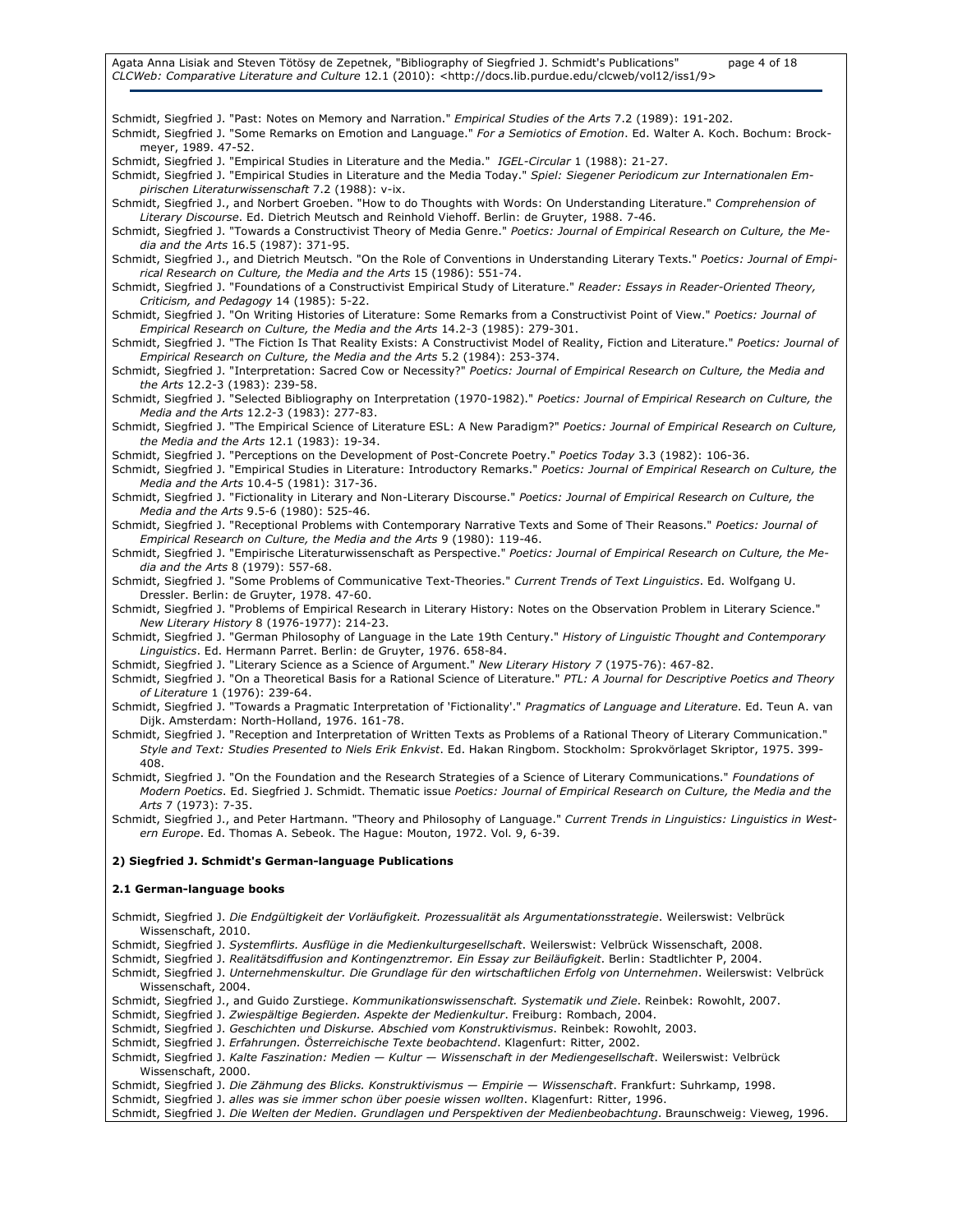Agata Anna Lisiak and Steven Tötösy de Zepetnek, "Bibliography of Siegfried J. Schmidt's Publications" page 5 of 18 CLCWeb: Comparative Literature and Culture 12.1 (2010): <http://docs.lib.purdue.edu/clcweb/vol12/iss1/9>

Schmidt, Siegfried J. Kognitive Autonomie und soziale Orientierung. Konstruktivistische Bemerkungen zum Zusammenhang von Kognition, Kommunikation, Medien und Kultur. Frankfurt: Suhrkamp, 1994. Schmidt, Siegfried J. Medien = Kultur? Bern: Benteli, 1994. Schmidt, Siegfried J. Der Kopf, die Welt, die Kunst. Konstruktivismus als Theorie und Praxis. Wien: Böhlau, 1992. Schmidt, Siegfried J. Grundriß der Empirischen Literaturwissenschaft. Mit einem Nachwort zur Taschenbuchausgabe. Frankfurt: Suhrkamp, 1991. Schmidt, Siegfried J. Die Selbstorganisation des Sozialsystems Literatur im 18. Jahrhundert. Frankfurt: Suhrkamp, 1989. Schmidt, Siegfried J. Fuszstapfen des Kopfes. Friederike Mayröckers Prosa aus konstruktivistischer Sicht. Münster: Kleinheinrich, 1989. Schmidt, Siegfried J. KUNST. Pluralismen, Revolten. Bern: Benteli, 1987. Schmidt, Siegfried J. Generationswechsel oder Epochenwandel? Zur Theorie der aktuellen Kunst. Bielefeld: Jesse, 1986. Schmidt, Siegfried J. Selbstorganisation – Wirklichkeit – Verantwortung. Der wissenschaftliche Konstruktivismus als Erkenntnistheorie und Lebensentwurf. Braunschweig: Vieweg, 1986. Schmidt, Siegfried J., and Gebhard Rusch. Das Voraussetzungssystem Georg Trakls. Braunschweig: Vieweg, 1983. Schmidt, Siegfried J., and and Reinhard Zobel. Empirische Untersuchungen zu Persönlichkeitsvariablen von Literaturproduzenten. Braunschweig: Vieweg, 1983. Schmidt, Siegfried J., and and Achim Barsch, Helmut Hauptmeier, Dietrich Meutsch, Gebhard Rusch, and Reinhold Viehoff. Grundriß der Empirischen Literaturwissenschaft. Zur Rekonstruktion literaturwissenschaftlicher Fragestellungen in einer Empirischen Theorie der Literatur. Braunschweig: Vieweg, 1982. Schmidt, Siegfried J., and and Achim Barsch. Generative Phonologie und Generative Metrik. Wiesbaden: Westdeutscher, 1981. Schmidt, Siegfried J., Dagmar Hintzenberg, and Reinhard Zobel. Zum Literaturbegriff in der Bundesrepublik Deutschland. Braunschweig: Vieweg, 1980. Schmidt, Siegfried J., Grundriß der Empirischen Literaturwissenschaft. Der gesellschaftliche Handlungsbereich Literatur. Braunschweig: Vieweg, 1980. Schmidt, Siegfried J. Textanalyse und Textinterpretation. Tübingen: Deutsches Institut für Fernstudien, 1979. Schmidt, Siegfried J. Literaturwissenschaft als argumentierende Wissenschaft. Zur Grundlegung einer rationalen Literaturwissenschaft. München: Fink, 1975. Schmidt, Siegfried J. Zum Dogma der prinzipiellen Differenz zwischen Natur- und Geisteswissenschaft. Göttingen: Vandenhoeck & Ruprecht, 1975. Schmidt, Siegfried J. Elemente einer Textpoetik. Theorie und Anwendung. München: BSV, 1974. Schmidt, Siegfried J. Wissenschaftstheoretische Probleme einer theoretisch-empirischen Literaturwissenschaft. Bielefeld: Bielefeld U, 1974. Schmidt, Siegfried J., and Wolfgang U. Dressler. Textlinguistik. Kommentierte Bibliographie. München: Fink, 1973. Schmidt, Siegfried J. Texttheorie. Probleme einer Linguistik der sprachlichen Kommunikation. München: Fink, 1973. Schmidt, Siegfried J. Ästhetische Prozesse. Beiträge zu einer Theorie der nicht-mimetischen Kunst und Literatur. Köln: Kiepenheuer & Witsch, 1971. Schmidt, Siegfried J. Ästhetizität. Philosophische Beiträge zu einer Theorie des Ästhetischen. München: Bayerischer Schulbuchverlag, 1971. Schmidt, Siegfried J. Bedeutung und Begriff. Zur Fundierung einer sprachphilosophischen Semantik. Braunschweig: Vieweg, 1969. Schmidt, Siegfried J., Lars Clausen, Jürgen Frese, Hans-Martin Saß, Winfried Scharlau, and Hans-Herbert Wilhelmi. Assistenten in einer neuen Universität. Denkschrift zur Stellung der Assistentenschaft in der Universität Bielefeld. Gütersloh: Bertelsmann, 1968. Schmidt, Siegfried J. Sprache und Denken als sprachphilosophisches Problem von Locke bis Wittgenstein. The Hague: Nijhoff, 1968. Schmidt, Siegfried J. Die Beschreibung des Zusammenhanges von Sprache und Denken in der Sprachphilosophie von Locke bis Wittgenstein (unter besonderer Berücksichtigung des 19. Jahrhunderts). Doctoral Dissertation. Münster: U of Münster, 1965.

#### 2.2 German-language articles

Schmidt, Siegfried J. "Faszinationstyp NICHTS." Konstruktion von Kommunikation in der Mediengesellschaft. Ed. Klaus Merten. Wiesbaden: Verlag für Sozialwissenschaften, 2009. 195-203.

Schmidt, Siegfried J. "Die Erwartbarkeit des Unerwarteten: Paradoxien und Schematisierungen im Medienprozess." Paradoxien des Journalismus. Theorie — Empirie — Praxis. Ed. Bernhard Pörksen, Wiebke Loosen, and Armin Scholl. Wiesbaden: Verlag für Sozialwissenschaften, 2008. 313-25.

Schmidt, Siegfried J. "Die Selbstorganisation der menschlichen Kommunikation." Selbstorganisation. Ed. Renate Breuninger. Ulm: U of Ulm, Interdisziplinäre Schriftenreihe Humboldt-Studienzentrum, 2008. 77-94.

Schmidt, Siegfried J. "Komik und Humor — oder, Die unfreiwillige Komik der Komikforschung." Wie die Welt lacht. Lachkulturen im Vergleich. Ed. Waltraud Wara Wende. Würzburg: Königshausen & Neumann, 2008. 282-303.

Schmidt, Siegfried J. "Markt und Moral (?)." Die Moral der Unternehmenskommunikation. Lohnt es sich, gut zu sein? Ed. Siegfried J. Schmidt and Jörg Tropp. Köln: von Halem, 2009. 59-70.

Schmidt, Siegfried J. "Medienkulturwissenschaft." Einführung in die Kulturwissenschaften. Ed. Ansgar Nünning and Vera Nünning. Stuttgart: Metzler, 2008. 351-69.

Schmidt, Siegfried J. "Pop: Die Tyrranei der Authentizität oder die Wonnen Kafkas beim Bügeln." Spiel: Siegener Periodicum zur Internationalen Empirischen Literaturwissenschaft 24 (2005): 405-13.

Schmidt, Siegfried J. "Selektivität und Kontingenz konstituieren sich gegenseitig. Ein Gespräch mit Sven Drühl." Kunstforum International 190 (2008): 49-57.

Schmidt, Siegfried J. "Die Bilder, die tausend Worte und die Medien, oder, wenn von Bildern die Rede ist." Beobachten mit allen Sinnen. Grenzverwischungen, Formkatastrophen und emotionale Driften. Ed. Oliver Jahraus, Marcel Schellong, and Simone Hirmer. Bern: Peter Lang, 2008. 37-52.

Schmidt, Siegfried J. "Japanische Visuelle Poesie, oder, was wir verstehen, wenn wir sehen / Japanese Visuel Poetry, or, What We Understand, When We See." Japanische Visuelle Poesie II. Ed. Josef Linschinger. Klagenfurt: Ritter, 2008. 12-13.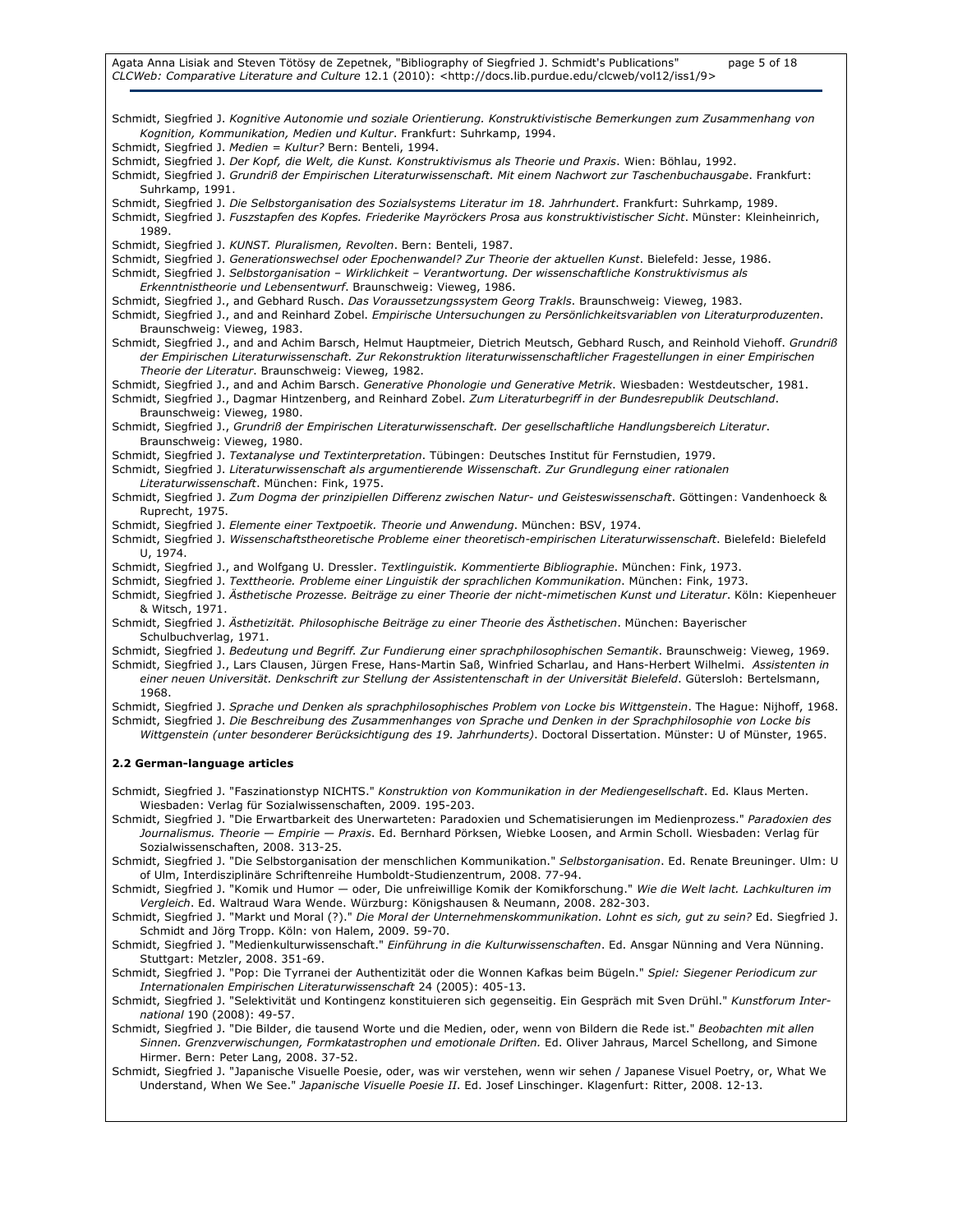Schmidt, Siegfried J. "Kontingenz in Globalisierungsprozessen. Wie werden wir künftig mit kulturellen Konflikten umgehen?" Pädagogik im Zeitalter globaler Konflikte. Ed. Rolf Balgo, Holger Lindemann, and Henriette Schildberg. Heidelberg: Carl Auer, 2007. 16-37. Schmidt, Siegfried J. "Moderne(n) und Postmoderne(n): Satyrspiele des Beobachters." Moderne begreifen. Zur Paradoxie eines sozio-ästhetischen Deutungsmusters. Ed. Christine Magerski, Robert Savage, and Christiane Weller. Wiesbaden: Deutscher Universitätsverlag, 2007. 81-90. Schmidt, Siegfried J. "Nadelöhr Mensch: Kontingente Zwischenrufe aus der ZappingZone." ZappingZone. Ed. Gerhard J. Lischka. Bern: Benteli, 2007. 182-98. Schmidt, Siegfried J. "Virtuelle Realitäten." Neue Medien. Texte zur digitalen Kultur und Kommunikation. Ed. Karin Bruns and Ramón Reichert. Bielefeld: transcript, 2007. 141-51. Schmidt, Siegfried J. "Eine Kultur der Kulturen." Kulturschutt. Über das Recycling von Theorien und Kulturen. Ed. Christoph Jacke, Siegfried J. Schmidt, and Eva Kimminich. Bielefeld: transcript, 2006. 21-33. Schmidt, Siegfried J. "Gedächtnis und Erinnerung. Zur Erinnerungspolitik der Gegenwart." zeitgeschichte 33.2 (2006): 53-58. Schmidt, Siegfried J. "Inszenierungen der Beobachtung von Humor." Komik - Medien - Gender. Ed. Friedrich W. Block. Bielefeld: Aesthesis, 2006. 19-51. Schmidt, Siegfried J. "Die Nobilitierung der Reflexivität und die Folgen." Kommunikation über Kommunikation. Theorien, Methoden und Praxis. Ed. Edith Wienand, Jochen Westerbarkey, and Armin Scholl. Wiesbaden: Verlag für Sozialwissenschaften, 2005. 15-34. Schmidt, Siegfried J. "Fernsehwirklichkeiten. Eine systematisch verzerrte Debatte." Info ohne-tainment? Orientierung durch Fernsehen. Kompetenz, Relevanz, Akzeptanz. Ed. Peter Christian Hall. Mainz: ZDF, 2005. 19-31. Schmidt, Siegfried J. "Fernsehwirklichkeiten. Eine systematisch verzerrte Debatte." Info ohne-tainment? Orientierung durch Fernsehen. Kompetenz, Relevanz, Akzeptanz. Ed. Peter Christian Hall. Mainz: ZDF, 2005. 32-38. Schmidt, Siegfried J. "Interdisziplinarität — Empirisierung — Medienorientierung. Stationen eines glücklichen Scheiterns." Innovation und Modernisierung. Germanistik von 1965 bis 1980. Ed. Klaus-Michael Bogdal and Oliver Müller. Heidelberg: Synchron, 2005. 53-64. Schmidt, Siegfried J. "Kultur & Politik = Kulturpolitik? Zur Organisation des Widerspruchs." Kulturpolitik - Demokratische Legitimation zur Aufklärung? Ed. Irmgard Bohunovsky-Bärnthaler. Klagenfurt: Ritter, 2005. 34-51. Schmidt, Siegfried J. "Luftschifffahrt. Eine Briefpartitur. Wassenaar 1986/87." Flandziu: Halbjahresblätter für Literatur der Moderne 2.3. Tübingen: Stauffenberg, 2005. 33-37. Schmidt, Siegfried J. "Medien und Emotionen. Zum Management von Bezugnahmen." Spiel: Siegener Periodicum zur Internationalen Empirischen Literaturwissenschaft 22.2 (2003): 251-69. Schmidt, Siegfried J. "Medien und Emotionen. Zum Management von Bezugnahmen." Medien und Emotionen. Ed. Siegfried J. Schmidt. Münster: LIT, 2005. 11-39. Schmidt, Siegfried J. "Objektivität als Medienritual." Cover 5 (2005): 84. Schmidt, Siegfried J. "Zur Grundlegung einer Medienkritik." Neue Kritik der Medienkritik. Werkanalyse, Nutzerservice, Sales Promotion oder Kulturkritik? Ed. Gerd Hallenberger and Jörg-Uwe Nieland. Köln: von Halem, 2005. 21-40. Schmidt, Siegfried J. "10 Internationalismen aus dem Rechtschreibprogramm. Windows ehrt FW." Wortschlingen geworfen. Ed. Hans Jürgen Singer. Bonn: soleno, 2004. n.p. Schmidt, Siegfried J. "Die Kultur der Kultur." Leitha und Lethe. Symbolische Räume und Zeiten in der Kultur Österreich-Ungarns. Ed. Amália Kerekes, Alexandra Millner, Peter Plener, and Béla Rásky. Tübingen: Francke, 2004. 19-35. Schmidt, Siegfried J. "Die Werbung ist vom Anfang an am Ende." Die Depression der Werbung. Berichte von der Couch. Ed. Sebastian Kemmler, Jörg Ballentin, Carolin Gerlitz, and Stefan Emrich. Göttingen: Business Village, 2004. 53-77. Schmidt, Siegfried J. "Glanz und Elend der Konkreten Kunst." Philosophie - Konzept - Rezeption. Ed. Forum Konkrete Kunst. Erfurt: Forum Konkrete Kunst, 2004. 26-30. Schmidt, Siegfried J. "Kultur als Programm und Modi von Kulturalität." Interkulturalität. Theorie und Praxis. Deutschland und Korea. Ed. Bonghi Cha and Siegfried J. Schmidt. Münster: LIT, 2004. 3-17. Schmidt, Siegfried J. "Kunst und Werbung. Systemflirts/Arte e pubblicità. Un flirt tra sistemi." Flirts: Kunst und Werbung / Arte e pubblicità. Ed. Museion. Bozen: Museum für moderne Kunst, 2004. 12-17. Schmidt, Siegfried J. "Kunstbegriff und Kommunikation." Wo ist die Kunst? Zur Geographie von Schnittstellen. Ed. Thomas Kaestle and Kunstverein Hildesheim. Bielefeld: Kerber, 2004. 44-46. Schmidt, Siegfried J. "Medienkulturwissenschaft." Grundbegriffe der Literaturtheorie. Ed. Ansgar Nünning. Stuttgart: Metzler, 2004. 163-66. Schmidt, Siegfried J. "Subjekte - Aktanten zwischen kognitiver Autonomie und sozialer Orientierung." Subjekttheorien interdisziplinär. Diskussionsbeiträge aus Sozialwissenschaften, Philosophie und Neurowissenschaften. Ed. Matthias Grundmann and Raphael Beer. Münster: LIT, 2004. 135-53. Schmidt, Siegfried J. "Die Wirklichkeiten der Images." Das Regime des Image. Zwischen mimischem Display und Corporate Branding. Ed. Gerhard J. Lischka and Peter Weibel. Bern: Benteli, 2003. 43-60. Schmidt, Siegfried J. "Furien des Verschwindens. Medien und/oder Wirklichkeit?" Medienphilosophie - Medienethik. Ed. Günter Kruck and Veronika Schlör. Bern: Peter Lang, 2003. 63-77. Schmidt, Siegfried J. "Geschichten und Diskurse. Ein integratives Konzept für die Kommunikationswissenschaft." Die neue Kommunikationswissenschaft. Theorien, Themen und Berufsfelder im Internet-Zeitalter. Eine Einführung. Ed. Martin Löffelholz and Thorsten Quandt. Wiesbaden: Westdeutscher, 2003. 113-30. Schmidt, Siegfried J. "Medienentwicklung und gesellschaftlicher Wandel." Medienentwicklung und gesellschaftlicher Wandel. Beiträge zu einer theoretischen und empirischen Herausforderung. Ed. Markus Behmer, Friedrich Krotz, Rudolf Stöber, and Carsten Winter. Wiesbaden: Westdeutscher, 2003. 135-50. Schmidt, Siegfried J. "Medienkulturwissenschaft." Handbuch Kulturwissenschaften. Theoretische Grundlagen - Ansätze -Perspektiven. Ed. Ansgar Nünning and Vera Nünning. Stuttgart: Metzler, 2003. 351-69. Schmidt, Siegfried J. "Über die Fabrikationen von Identität." Kulturelle Identität. Konstruktionen und Krisen. Ed. Eva Kimminich. Bern: Peter Lang, 2003. 1-19. Schmidt, Siegfried J. "Über die wirkliche Künstlichkeit der künstlichen Wirklichkeit." Die Vielfalt der Wechselwirkung. Eine transdisziplinäre Exkursion im Umfeld der evolutionären Kulturökologie. Ed. Nilgün Yüce and Peter Plöger. Freiburg: Karl Alber, 2003. 209-21.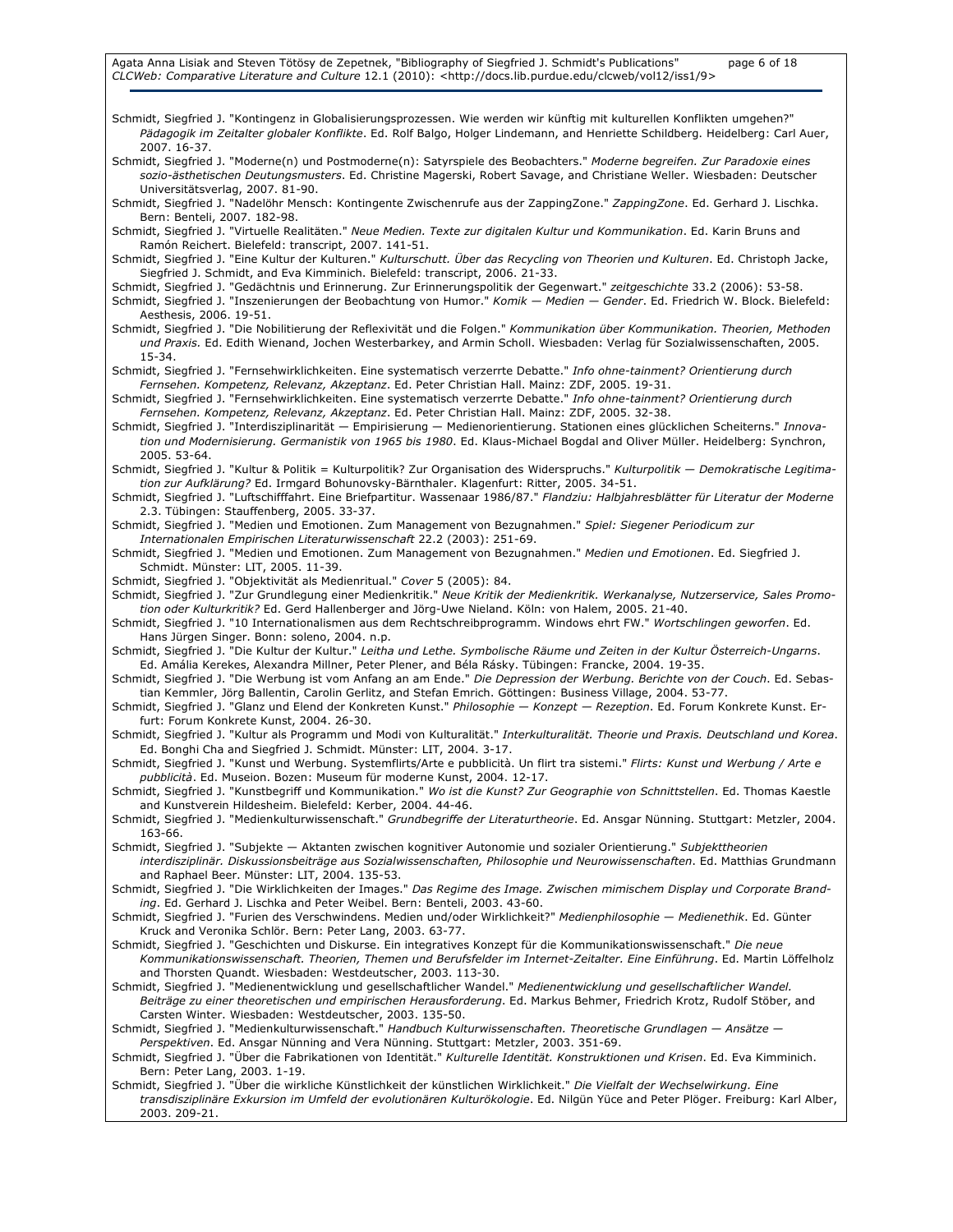Schmidt, Siegfried J. "Unterhaltung gibt es nicht. Unterhalten Sie sich gut! Einige philosophische Anmerkungen zum Thema." Theorie der Unterhaltung. Ein interdisziplinärer Diskurs. Ed. Werner Früh and Hans-Jörg Stiehler. Köln: von Halem, 2003. 324- 36. Schmidt, Siegfried J. "Unternehmenskultur als Grundlage jeder Integration von Unternehmenskommunikation." Best Patterns. Marketing. Ed. Gustav Bergmann and Gerd Meurer. Neuwied: Luchterhand, 2003. 360-73. Schmidt, Siegfried J. "Was wir vom Lernen zu wissen glauben." Report 3/2003: Literatur und Forschungsreport Weiterbildung. Ed. Deutsches Institut für Erwachsenenbildung. Bielefeld: Bertelsmann, 2003. 40-50. Schmidt, Siegfried J. "Was wir vom Lernen zu wissen glauben." QUEM-report 82. Ed. Arbeitsgemeinschaft für Betriebliche Weiterbildungsforschung. Berlin: ESM Satz und Grafik, 2003. 11-25. Schmidt, Siegfried J. "Komik. Über den Umgang mit einem Begriff, der uns ständig dupiert." Kolik: Zeitschrift für Literatur 22-23 (2003): 37-52. Schmidt, Siegfried J., and Guido Zurstiege. "Werbekommunikation." Öffentliche Kommunikation. Ed. Günter Bentele, Hans-Bernd Brosius, and Otfried Jarren. Wiesbaden: Westdeutscher, 2003. 492-503. Schmidt, Siegfried J. "Werbung ist von Anfang an am Ende." Marketingjournal 4 (2003): 30-31. Schmidt, Siegfried J. "Am weitesten entfernt, oder, Überschüsse des Verzichts. Zur Logik des Oeuvres von Heinz Gappmayr." heinz gappmayr. texte strukturen. Ed. Galerie Lindner. Wien: Galerie Lindner, 2002. n.p. Schmidt, Siegfried J. "Die Konstruktion der Realität schliesst sich mit der Realität der Konstruktion kurz." Variable Stücke. Strukturen — Referenzen — Algorithmen. Ed. Susanne Eiblmayr and Galerie im Taxispalais. Innsbruck: Triton, 2002. 54-57. Schmidt, Siegfried J. "Entwicklung, Funktionen und Präsentationsformen der Werbesendungen aus der Sicht der Wissenschaft." Medienwissenschaft. Ein Handbuch zur Entwicklung der Medien und Kommunikationsformen. Ed. Joachim-Felix Leonhard, Hans-Werner Ludwig, and Dietrich Schwarze. Berlin: de Gruyter, 2002. 2414-25. Schmidt, Siegfried J. "Es gibt keine Kultur - aber wir brauchen sie." Populäre Kultur als repräsentative Kultur. Die Herausforderung der Cultural Studies. Ed. Udo Göttlich, Winfried Gebhardt, and Clemens Albrecht. Köln: von Halem, 2002. 105-24. Schmidt, Siegfried J. "Kommerzkommunikation: Konstanten, Paradoxien." Zerstreute Öffentlichkeiten. Zur Programmierung des Gemeinsinns. Ed. Jürgen Fohrmann and Arno Ozessek. München: Fink, 2002. 169-77. Schmidt, Siegfried J. "Kultur als Programm - jenseits der Dichotomie von Realismus und Konstruktivismus." Handbuch der Kulturwissenschaften. Paradigmen und Disziplinen. Ed. Friedrich Jaeger and Jürgen Straub. Stuttgart: Metzler, 2002. Vol. 2, 85-100. Schmidt, Siegfried J. "Medien als Wirklichkeitskonstrukteure." Medienimpulse: Beiträge zur Medienpädagogik 40 (2002): 5-10. Schmidt, Siegfried J. "Medienwissenschaft und Nachbardisziplinen." Einführung in die Medienwissenschaft. Konzeptionen, Theorien, Methoden, Anwendungen. Ed. Gebhard Rusch. Wiesbaden: Westdeutscher, 2002. 53-68. Schmidt, Siegfried J. "Was heißt 'Wirklichkeitskonstruktion'?" Fakten und Fiktionen. Über den Umgang mit Medienwirklichkeiten. Ed. Achim Baum und Siegfried J. Schmidt. Konstanz: UVK, 2002. 17-30. Schmidt, Siegfried J. "Werbung oder die ersehnte Verführung." Die Gesellschaft der Werbung. Ed. Herbert Willems. Wiesbaden: Westdeutscher, 2002. 101-19. Schmidt, Siegfried J. "Wirklichkeit und Kultur." Kultur Handlung Wissenschaft. Ed. Mathias Gutmann, Dirk Hartmann, Michael Weingarten, and Walter Zitterbarth. Weilerswist: Velbrück Wissenschaft, 2002. 43-64. Schmidt, Siegfried J., and Guido Zurstiege. Schmidt, Siegfried J. "Wissenschaftliche Kommunikationsmodelle." Grundlagentexte zur Journalistik. Ed. Irene Neverla, Elke Grittmann, and Monika Pater. Konstanz: UVK, 2002. 89-99. Schmidt, Siegfried J. Fakten und Fiktionen: Über den Umgang mit Medienwirklichkeiten. Ed. Achim Baum und Siegfried J. Schmidt. Konstanz: UVK, 2002. Schmidt, Siegfried J. "Aufmerksamkeit: Die Währung der Medien." Aufmerksamkeiten. Archäologie der literarischen Kommunikation. Ed. Jan Assmann and Aleida Assmann. München: Fink, 2001. Vol. 7, 183-96. Schmidt, Siegfried J. "'Beobachter' und 'Prozeß.' Zwei zentrale Kategorien eines soziokulturellen Konstruktivismus." Konstruktivismen. Eine kulturelle Wende. Ed. Fritz G. Wallner and Barbara Agnese. Wien: Braumüller, 2001. 97-107. Schmidt, Siegfried J. "Blickwechsel. Umrisse einer Medienepistemologie." Audiovisualität vor und nach Gutenberg. Zur Kulturgeschichte der medialen Umbrüche. Ed. Horst Wenzel, Wilfried Seipel, and Gotthart Wunberg. Wien: Kunsthistorisches Museum, 2001. 261-72. Schmidt, Siegfried J., and Guido Zurstiege. "Ganz schön stark! Geschlechterklischees in der Werbung." Werbung, Mode und Design. Ed. Siegfried J. Schmidt and Guido Zurstiege. Wiesbaden: Westdeutscher, 2001. 227-53. Schmidt, Siegfried J. "Lernen in Zeiten des Internet. Über die Komplexität eines Projekts." Lernen in Zeiten des Internets. Grundlagen, Probleme, Perspektiven. Ed. Siegfried J. Schmidt. Bozen: Pädagogisches Institut, 2001. 19-32. Schmidt, Siegfried J. "Literatur und Authentizität." Die Rampe. Hefte für Literatur. Porträt Heimrad Bäcker. Ed. Amt der Oberösterreichischen Landesregierung. Linz: Landesverlag, 2001. 27-32. Schmidt, Siegfried J. "Literaturwissenschaft — zum letzten Mal." Domänen der Literaturwissenschaft. Schnittpunkte. Ed. Herbert Jaumann, Jürgen Klein, Bettina Rommel, and Gregor Vogt-Spina. Tübingen: Stauffenburg, 2001. Vol. 2, 45-60. Schmidt, Siegfried J. "Rezension des Buches Menschliche Kommunikation. Formen, Störungen, Paradoxien von Paul Watzlawick, Janet H. Beavin und Don D. Jackson." Schlüsselwerke der Soziologie. Ed. Sven Papcke and Georg W. Oesterdiekhoff. Wiesbaden: Westdeutscher, 2001. 506-08. Schmidt, Siegfried J. "Sprache oder die Vereinbarkeit des Unvereinbaren." Designtheorie. Zwölf Beiträge zu einer Disziplin. Ed. Claus Meyer. Frankfurt: Anabas, 2001. 38-51. Schmidt, Siegfried J. "Unterhaltung und/als Medienkommunikation: Siegfried J. Schmidt im Gespräch mit Claudia Lieb." a/effektive Kommunikation: Unterhaltung und Werbung. Beiträge zur Kommunikationstheorie. Ed. Siegfried J. Schmidt, Jochen Westerbarkey, and Guido Zurstiege. Münster: LIT, 2001. 133-43. Schmidt, Siegfried J. "Von Bildung zu Medienkompetenz - und retour?" Nützliche Nutzlosigkeit. Bildung als Risikokapital. Ed. Helga Schaukal-Kappus. Wien: Passagen, 2001. 63-96. Schmidt, Siegfried J. "Werbung auf der Suche nach einer Zukunft." a/effektive Kommunikation. Unterhaltung und Werbung. Beiträge zur Kommunikationstheorie. Ed. Siegfried J. Schmidt, Jochen Westerbarkey, and Guido Zurstiege. Münster: LIT, 2001. 255-80. Schmidt, Siegfried J., and Guido Zurstiege. "Werbung und Wirksamkeit." Best Patterns. Erfolgsmuster für zukunftsfähiges Management. Ed. Gustav Bergmann and Gerd Meurer. Neuwied: Luchterhand, 2001. 377-87.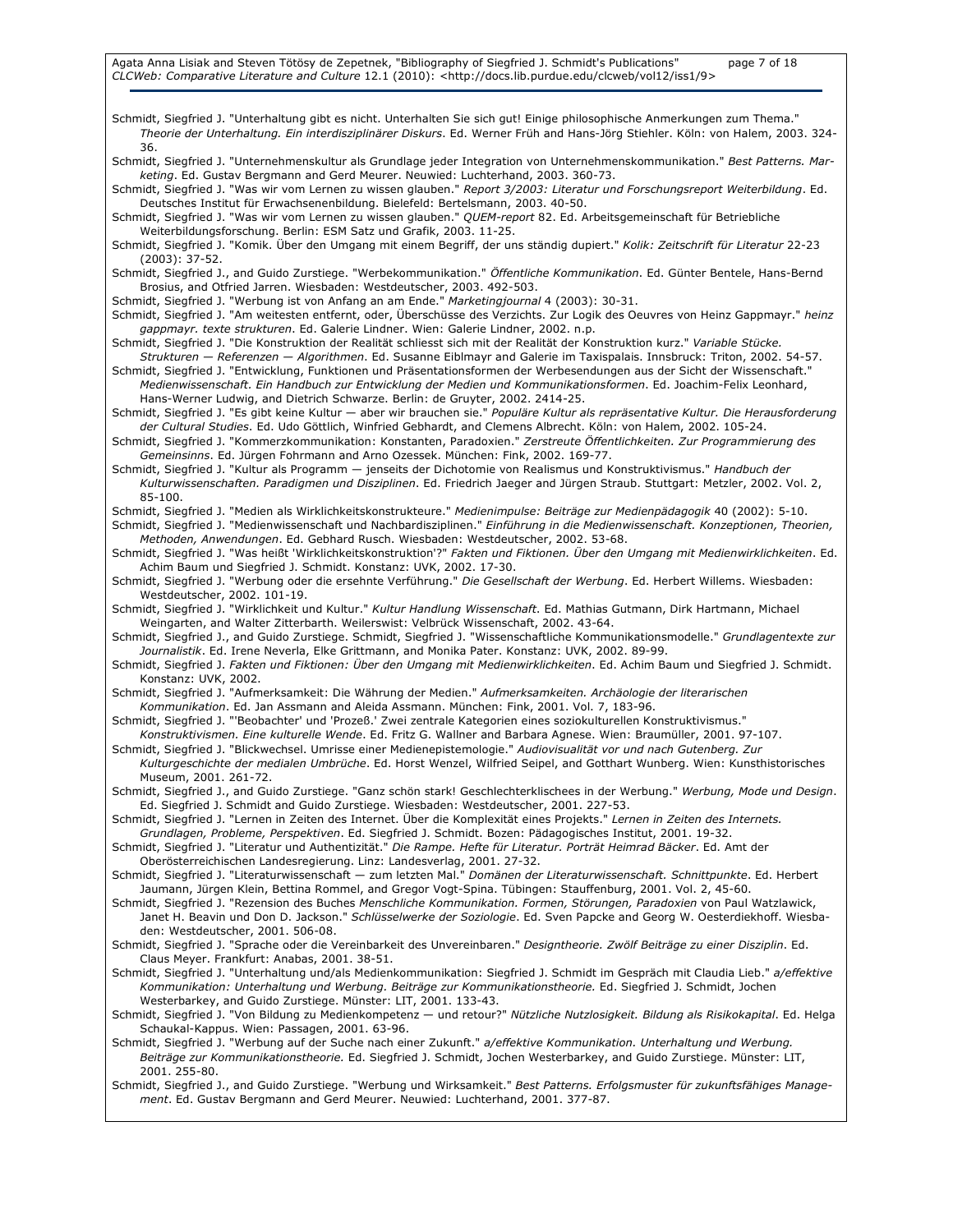Agata Anna Lisiak and Steven Tötösy de Zepetnek, "Bibliography of Siegfried J. Schmidt's Publications" page 8 of 18

CLCWeb: Comparative Literature and Culture 12.1 (2010): <http://docs.lib.purdue.edu/clcweb/vol12/iss1/9>

Schmidt, Siegfried J. "'Wir beginnen nie am Anfang.' Interview von Bernhard Pörksen mit Siegfried J. Schmidt über das Individuum und die Gesellschaft, die Wirklichkeit der Medien und eine konstruktivistische Sicht der Dinge." Abschied vom Absoluten. Gespräche zum Konstruktivismus. Ed. Bernhard Pörksen. Heidelberg: Carl Auer, 2001. 166-88.

Schmidt, Siegfried J. "Zukunft der Werbung — Werbung der Zukunft." Werbung, Mode und Design. Ed. Siegfried J. Schmidt and Guido Zurstiege. Wiesbaden: Westdeutscher, 2001. 73-90.

Schmidt, Siegfried J. "Aufmerksamkeit - Revisited." Telepolis (22 December 2000):

<http://www.heise.de/tp/deutsch/special/auf/4543/1.html>.

Schmidt, Siegfried J. "'Between Heaven and Hell.' Soap Religion in den Medien?" Religiöse Funktionen des Fernsehens? Medien-, kultur- und religionswissenschaftliche Perspektiven. Ed. Günter Thomas. Wiesbaden: Westdeutscher, 2000. 271-88.

- Schmidt, Siegfried J. "Borderlining." Decodierung Recodierung (Deterritorialisierung Reterritorialisierung). Ein Lesebuch. Ed. Toni Kleinlercher. Wien: Triton, 2000. 76-81.
- Schmidt, Siegfried J. "Das Scheinen des Geldes. Werbung und Ästhetik." Ästhetik und Ökonomie. Beiträge zur interdisziplinären Diskussion von Medien-Kultur. Ed. Jutta Wermke. Wiesbaden: Westdeutscher, 2000. 55-68.
- Schmidt, Siegfried J. "Die Werbung auf der Suche nach ihrer Zukunft." Das Handbuch der Unternehmenskommunikation. Ed. Klaus Merten and Rainer Zimmermann. Köln: Luchterhand, 2001. 272-87.
- Schmidt, Siegfried J. "Kommunikation und Verstehen." Konstruktion statt Instruktion. Neue Zugänge zu Sprache und Kultur im Fremdsprachenunterricht. Ed. Michael Wendt. Bern: Peter Lang, 2000. 143-52.
- Schmidt, Siegfried J. "Kommunikation über Kommunikation über Integrierte Unternehmenskommunikation." Integrierte Kommunikation in Theorie und Praxis. Ed. Siegfried J. Schmidt, Manfred Bruhn, and Jörg Tropp. Wiesbaden: Gabler, 2000. 121-41.
- Schmidt, Siegfried J. "Kultur und die große Fiktionsmaschine Gesellschaft." Kursbuch Kulturwissenschaft. Ed. Thomas Düllo, Arno Meteling, André Suhr, Carsten Winter. Münster: LIT, 2000. 101-10.
- Schmidt, Siegfried J. "Kultur und Modi von Kulturalität." Deutsche Literatur in Korea. Ein BeiSpiel: Siegener Periodicum zur Internationalen Empirischen Literaturwissenschaft für angewandte Kulturalität. Ed. AutorInnen. Seoul: Munmemi, 2000. 26- 39.
- Schmidt, Siegfried J. "Mediengesellschaften: Systeme operativer Fiktionen?Schmidt, Siegfried J. " Die Struktur medialer Revolutionen. Ed. Sven Hanuschek, Nina Ort, Kirsten Steffen, and Rea Triyandafilidis. Bern: Peter Lang, 2000. 13-19.

Schmidt, Siegfried J., and Joachim Westerbarkey. Schmidt, Siegfried J. "Mehr Querschläger als Blattschuss. Eine Replik auf Ulrich Saxers Philippika wider postmoderne Kommunikationstheoreme." Medien und Kommunikationswissenschaft 48.2 (2000): 247-51.

Schmidt, Siegfried J., and Guido Zurstiege. Schmidt, Siegfried J. "Über die (Un-)Steuerbarkeit kognitiver Systeme. Kognitive und soziokulturelle Aspekte der Werbewirkungsforschung." Management und Wirklichkeit. Das Konstruieren von Unternehmen, Märkten und Zukünften. Ed. Peter M. Hejl and Heinz K. Stahl. Heidelberg: Carl Auer, 2000. 297-331.

Schmidt, Siegfried J. "über fassaden bruchstücke text. ein erinnern des lesens (waltraud seidlhofer im blick)." Die Rampe. Hefte für Literatur. Porträt Waltraud Seidlhofer. Linz: Land Oberösterreich, 2000. 78-83.

Schmidt, Siegfried J. "Werbekörper als Augenfallen, als Aufmerksamkeitsfallen." Kunstkörper Werbekörper. Ed. Gerhard J. Lischka. Köln: Wienand, 2000. 91-97.

Schmidt, Siegfried J. "Werbekörper. Plurale Artefiktionen." Artefakte Artefiktionen. Transformationsprozesse zeitgenössischer Literaturen, Medien, Künste, Architekturen. Ed. Angela Krewani. Heidelberg: Winter, 2000. 49-58.

Schmidt, Siegfried J. "Werte-Rohstoff. Aufmerksamkeit als Leitwährung." epd medien 84 (2000): 5-10.

Schmidt, Siegfried J. "Zeit der Beschreibung: Von der Unbeobachtbarkeit der Beobachtung." Beobachtungen des Unbeobachtbaren. Konzepte radikaler Theoriebildung in den Geisteswissenschaften. Ed. Oliver Jahraus, Nina Ort, and Benjamin M. Schmidt. Weilerswist: Velbrück Wissenschaft, 2000. 21-28.

Schmidt, Siegfried J. "Zur Rolle der Mitarbeiterzeitschrift in der Unternehmenskommunikation." TAU-Magazin (2000): 5.

- Schmidt, Siegfried J. "Allgemeine Literaturwissenschaft ein Entwurf und die Folgen." Allgemeine Literaturwissenschaft. Konturen und Profile im Pluralismus. Ed. Carsten Zelle. Wiesbaden: Westdeutscher, 1999. 98-111.
- Schmidt, Siegfried J. "Aufmerksamkeit und Werbung. Ein Interview mit Prof. Siegfried J. Schmidt." read: die zeitschrift für literatur and kultur 2.1 (1999): 8-11.

Schmidt, Siegfried J. "Blickwechsel. Umrisse einer Medienepistemologie." Konstruktivismus in der Medien- und

Kommunikationswissenschaft. Ed. Gebhard Rusch and Siegfried J. Schmidt. Frankfurt: Suhrkamp, 1999. 119-45.

Schmidt, Siegfried J. "Die Situation ethischer Minderheiten aus konstruktivistischer Sicht." Le topis 46.2 (1999): 51-59.

Schmidt, Siegfried J. "Ernst von Glasersfelds Sprachphilosophie. Grundlagen, Konzepte, Perspektiven." Wissen und Wirklichkeit. Beiträge zum Konstruktivismus. Ed. Gebhard Rusch. Heidelberg: Carl Auer, 1999. 111-26.

Schmidt, Siegfried J. "Kommunalisierung als Medienprozeß." Gemeinschaft. Eine zivile Imagination. Ed. Bernd Henningsen and Claudia Beindorf. Baden-Baden: Nomos, 1999. 151-75.

Schmidt, Siegfried J. "Konstruktivismus als Medientheorie." Interpretation, Konstruktion, Kultur. Ein Paradigmenwechsel in den Sozialwissenschaften. Ed. Andreas Reckwitz and Holger Sievert. Wiesbaden: Westdeutscher, 1999. 286-306.

- Schmidt, Siegfried J. "Kultur als Programm. Zur Diskussion gestellt." Kultur Identität Europa. Über die Schwierigkeiten und Möglichkeiten einer Konstruktion. Ed. Reinhold Viehoff and Rien T. Segers. Frankfurt: Suhrkamp, 1999. 120-29.
- Schmidt, Siegfried J. "Kultur als Programm." Wechselwirkungen. Zum Verhältnis von Kulturalismus, Phänomenologie und Methode. Ed. Peter Janich. Würzburg: Königshausen & Neumann, 1999. 227-36.

Schmidt, Siegfried J. "Kunst als Konstruktion. Konstruktivistische Bemerkungen." Was konstruiert Kunst? Ed. Stefan Weber. Wien: Passagen, 1999. 19-46.

Schmidt, Siegfried J. "Literaturwissenschaft als Medienkulturwissenschaft." Literatur und Medien in Studium und Deutschunterricht. Ed. Bodo Lecke. Bern: Peter Lang, 1999. 65-83.

Schmidt, Siegfried J. "Medienkultur. Verfall oder Normalität?Schmidt, Siegfried J. " Medienfiktionen. Illusion-Inszenierung-Simulation. Ed. Sibylle Bolik, Manfred Kammer, Thomas Kind, and Susanne Pütz. Bern: Peter Lang, 1999. 17-26.

Schmidt, Siegfried J. "Medien-Kultur-Wissenschaft." [me'dien]. dreizehn vortraege zur medienkultur. Ed. Claus Pias. Weimar: Verlag und Datenbank für Geisteswissenschaften 1999. 183-98.

Schmidt, Siegfried J. "Probleme der Praktiker mit dem Radikalen Konstruktivismus." Kontext: Zeitschrift für Familientherapie 30.1 (1999): 18-28.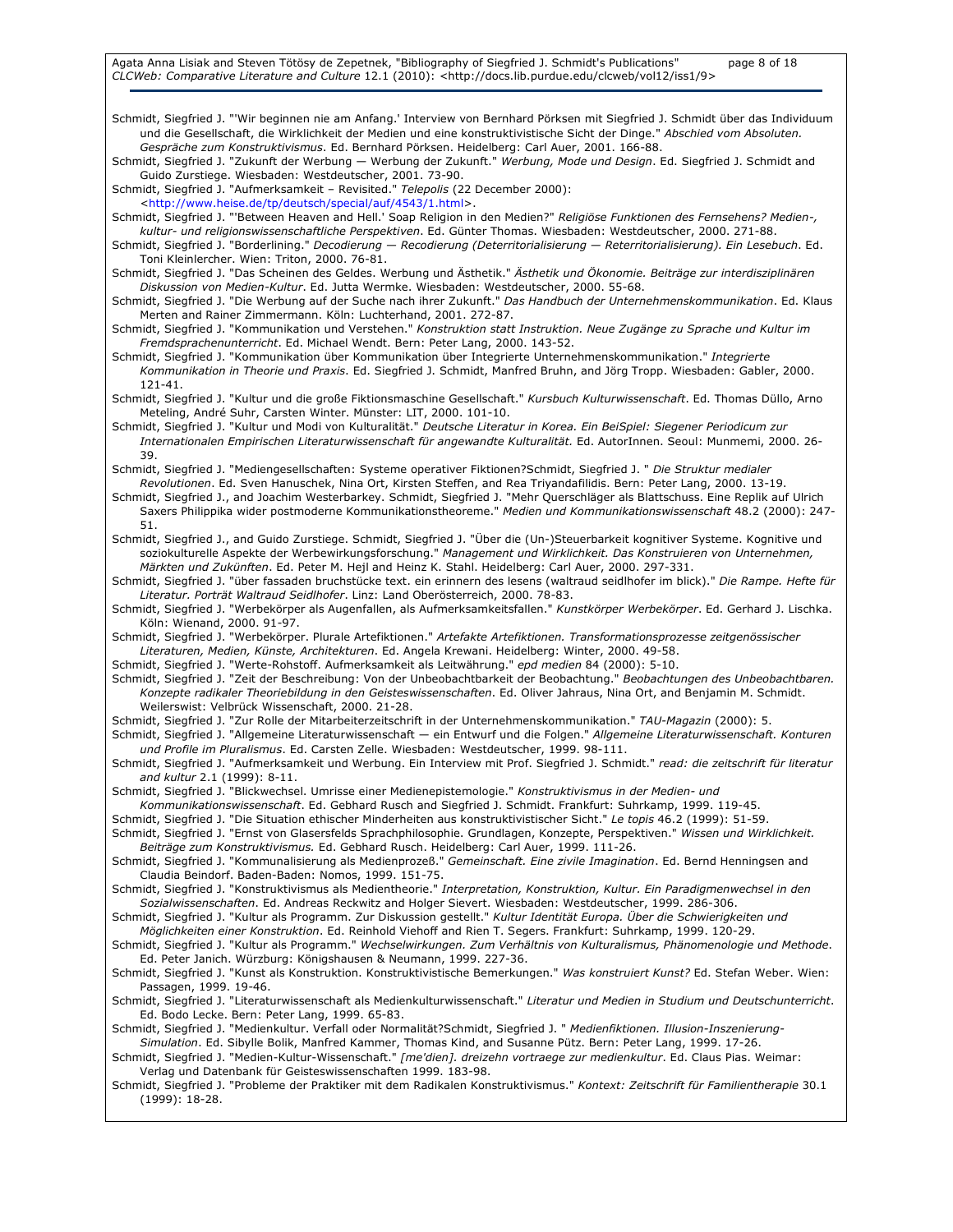Agata Anna Lisiak and Steven Tötösy de Zepetnek, "Bibliography of Siegfried J. Schmidt's Publications" page 9 of 18 CLCWeb: Comparative Literature and Culture 12.1 (2010): <http://docs.lib.purdue.edu/clcweb/vol12/iss1/9>

Schmidt, Siegfried J. "Sogenanntes Vorwort." Beobachtung "ICH." Zum Zusammenhang von Subjektivität und Medien am BeiSpiel: Siegener Periodicum zur Internationalen Empirischen Literaturwissenschaft experimenteller Poesie. Ed. Friedrich W. Block. Bielefeld: Aisthesis, 1999. 11-12. Schmidt, Siegfried J., and Guido Zurstiege. "Starke Männer, schöne Frauen. Geschlechterklischees in der Werbung." Zur Geschlechterforschung in der Literatur- und Kulturwissenschaft. Ed. Andrea Gutenberg and Ralf Schneider. Trier: Wissenschaftlicher, 1999. 227-46. Schmidt, Siegfried J. "Technik - Medien - Politik. Die Erwartbarkeit des Unerwartbaren." Kommunikation Medien Macht. Ed. Rudolf Maresch and Niels Werber. Frankfurt: Suhrkamp, 1999. 108-32. Schmidt, Siegfried J. "Theorien zur Entwicklung der Mediengesellschaft." Lesesozialisation in der Mediengesellschaft. Ed. Norbert Groeben. Thematic issue Internationales Archiv für Sozialgeschichte der deutschen Literatur 10 (1999): 118-45. Schmidt, Siegfried J. "Werbung." Mediengeschichte der Bundesrepublik Deutschland. Ed. Jürgen Wilke. Köln: Böhlau 1999. 518-44. Schmidt, Siegfried J. "'Wissenschaftssprachen' — heilige Kühe oder Unumgänglichkeiten?" Sprache und Sprachen in den Wissenschaften. Geschichte und Gegenwart. Ed. Herbert Ernst Wiegand. Berlin: de Gruyter, 1999. 535-60. Schmidt, Siegfried J. "Beobachter," "Gedächtnis und Gedächtnistheorien," "Kommunikation," "Medienkulturwissenschaft," "Mediengattungen," "Wirklichkeitsbegrff," "Wirklichkeitskonstruktion," and "Wirklichkeitsmodell." Metzler Lexikon Literaturund Kulturtheorie. Ansätze-Personen-Grundbegriffe. Ed. Ansgar Nünning. Stuttgart: Metzler, 1998. Schmidt, Siegfried J. "Kultur und die große Fiktionsmaschine Gesellschaft." Merz Akademie 2 (1998): 29-36. Schmidt, Siegfried J. "Literaturwissenschaft als Medienkulturwissenschaft. Anmerkungen zur Integration von Literatur- und Medienwissenschaft(en)." Literatur und Medien in Studium und Deutschunterricht. Ed. Bodo Lecke. Bern: Peter Lang, 1998. Schmidt, Siegfried J. "Mayröcker, Friederike." Metzler Autorinnen-Lexikon. Ed. Ute Hechtfischer, Renate Hof, Inge Stephan and Flora Veit-Wild. Stuttgart: Metzler, 1998. 346-47. Schmidt, Siegfried J. "Medien. Die Kopplung von Kommunikation und Kognition." Ed. Sybille Krämer. Medien Computer Realität. Wirklichkeitsvorstellungen und Neue Medien. Frankfurt: Suhrkamp, 1998. 55-72. Schmidt, Siegfried J. "Modernisierung, Kontingenz, Medien. Hybride Beobachtungen." Medien-Welten Wirklichkeiten. Ed. Gianni Vattimo and Wolfgang Welsch. München: Fink, 1998. 173-86. Schmidt, Siegfried J. "Vom Oikos in den Cyberspace und zurück." Technologiekritik und Medienpädagogik. Zur Theorie und Praxis kritisch-reflexiver Medienkommunikation. Ed. Theo Hug. Baltmannsweiler: Schneider Verlag Hohengehren, 1998. 22-35. Schmidt, Siegfried J. "Wirklichkeiten und Fiktionen in Zeiten des Internet." Erfundene Wirklichkeiten: Literarische und wissenschaftliche Weltentwürfe — zwei Wege, ein Ziel? Ausgewählte Beiträge zum Deutschen Romanistentag Jena 1997. Ed. Eva Kimminich. Rheinfelden: Schäuble, 1998. 33-42. Schmidt, Siegfried J. "Anwendungsorientierte Literaturwissenschaft - Perspektiven eines Projekts." Wissenschaft und Berufspraxis. Angewandtes Wissen und praxisorientierte Studiengänge in den Sprach-, Literatur-, Kultur- und Medienwissenschaften. Ed. Georg Jäger and Jörg Schönert. Paderborn: Schöningh, 1997. 135-44. Schmidt, Siegfried J. "Basistheorien der Publizistikwissenschaft?" Publizistikwissenschaftliche Basistheorien und ihre Praxistauglichkeit. Ed. Heinz Bonfadelli and Jürg Rathgeb. Zürich: Seminar für Publizistikwissenschaft, 1997. 67-72. Schmidt, Siegfried J. "Die unaufhebbare Endgültigkeit der Vorläufigkeit. Bernhard Poerksen im Gespräch mit Siegfried J. Schmidt." Communicatio Socialis 30.1 (1997): 17-27. Schmidt, Siegfried J. "Geschichte beobachten. Geschichte und Geschichtswissenschaft aus konstruktivistischer Sicht." Österreichische Zeitschrift für Geschichtswissenschaften 8.1 (1997): 14-44. Schmidt, Siegfried J. "Heinz Gappmayr. Annäherungen." Heinz Gappmayr, Texte und Kommentare. Ed. Andreas Hapkemeyer, Dorothea van der Koelen, and Peter Weiermeier. Innsbruck: Tiroler Landesmuseum, 1997. n.p. Schmidt, Siegfried J. "Konstruktivismus als Medientheorie." Neue Medien und Musikwissenschaft. Ed. Thomas Hemker and Daniel Müllensiefen. Hamburg: von Bockel, 1997. 39-59. Schmidt, Siegfried J. "Kultur und Kontingenz. Lehren des Beobachters." Konstruktivismus und Kognitionswissenschaft. Ed. Albert Müller, Karl H. Müller, and Friedrich Stadler. Wien: Springer, 1997. 173-81. Schmidt, Siegfried J. "über zeitsprünge der transparenz oder man müsse die welt befürchten." Ins Spiel: Siegener Periodicum zur Internationalen Empirischen Literaturwissenschaft bringen. Ed. Reinhard Klessinger and Siegfried J. Schmidt. Lüdenscheid: Städtische Galerie, 1997. 23-27. Schmidt, Siegfried J. "Zur Situation ethnischer Minderheiten aus konstruktivistischer Sicht." Schriftreihe der Forschungsstelle für interkulturelle Studien. Köln: U Köln, 1997. 4-16. Schmidt, Siegfried J. "Cover contra Spots. Über den optischen Mehrwert des stillen Werbebildes." Das grosse stille Bild. Ed. Norbert Bolz and Ulrich Rüffer. München: Fink, 1996. 150-88. Schmidt, Siegfried J. "Der Umgang mit 'Informationen,' oder, Das Nadelöhr Kognition." Deutschlands Weg in die Informationsgesellschaft. Herausforderungen und Perspektiven für Wirtschaft, Wissenschaft, Recht und Politik. Ed. Jörg Tauss, Johannes Kollbeck, and Jan Mönikes. Baden-Baden: Nomos, 1996. 183-203.

Schmidt, Siegfried J. "Enge Spielräume? Diskursivität und Ästhetik in Elfriede Gerstls Spiel." Strukturen Erzählen. Die Moderne der Texte. Ed. Herbert J. Wimmer. Wien: Praesens, 1996. 399-415.

Schmidt, Siegfried J. "Experimentelle Literatur? Der Fall 'Konkrete Dichtung'." Dokumentationen. Abschied von der "schönen" Natur. Seoul: Koreanische Gesellschaft für Germanistik, 1996. Vol. 4, 56-73.

Schmidt, Siegfried J. "(Fernseh)Werbung, oder die Kommerzialisierung der Kommunikation." Inszenierte Imagination. Beiträge zu einer historischen Anthropologie der Medien. Ed. Wolfgang Müller-Funk and Hans Ulrich Reck. Wien: Springer, 1996. 25-43.

- Schmidt, Siegfried J. "Friederike Mayröcker: 'Würfe aufs Papier'." In Böen wechselt mein Sinn. Zu Friederike Mayröckers Literatur. Ed. Klaus Kastberger and Wendelin Schmidt-Dengler. Wien: Sonderzahl, 1996. 22-39.
- Schmidt, Siegfried J. "Medienkulturwissenschaft. Interkulturelle Perspektiven." Blickwinkel. Kulturelle Optik und interkulturelle Gegenstandskonstitution. Ed. Alois Wierlacher and Gert Stötzel. München: iudicium, 1996. 803-10.

Schmidt, Siegfried J. "Postmoderne und Radikaler Konstruktivismus, oder, Über die Endgültigkeit der Vorläufigkeit."

Dokumentationen. Abschied von der "schönen" Natur. Seoul: Koreanische Gesellschaft für Germanistik, 1996. Vol. 4, 89-111. Schmidt, Siegfried J. "Soziostruktureller Wandel der Semiotik einer Differenz." Dokumentationen. Abschied von der "schönen" Natur. Seoul: Koreanische Gesellschaft für Germanistik, 1996. Vol. 4, 9-12.

Schmidt, Siegfried J. "'System' und 'Beobachter.' Zwei wichtige Konzepte in der (künftigen) literaturwissenschaftlichen Forschung." Systemtheorie der Literatur. Ed. Harro Müller and Jürgen Fohrmann. München: Fink, 1996. 106-33.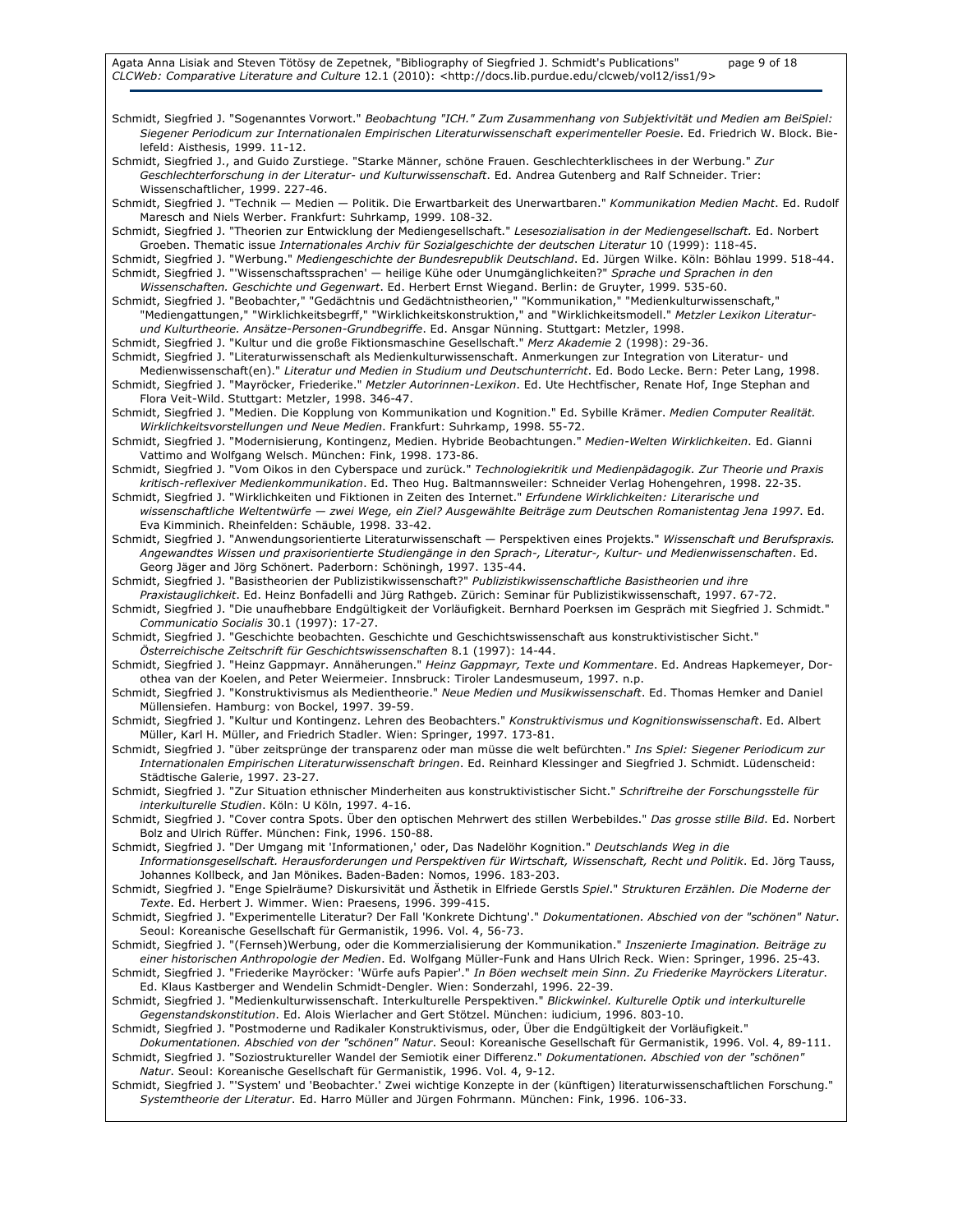Schmidt, Siegfried J. "Über die Unvermeidbarkeit von Gestaltung und über ihre unvermeidbare Kontingenz. Der Abschied von altgewordenen" / "On the Unavoidability of Design and Its Unavoidable Contingency: A Farewell to Outdated Design Expectations." formdiskurs 1.1 (1996): 43-41.

Schmidt, Siegfried J. "Vom Oikos in den Cyberspace und zurück." Interaktiv. Im Labyrinth der Wirklichkeiten. Über Multimedia, Kindheit und Bildung. Über reale und virtuelle Interaktion und Welten. Ed. Wolfgang Zacharias. Essen: Klartext, 1996. 82-96.

Schmidt, Siegfried J. "Von der Memoria zur Gedächtnispolitik. Zwischen Hypertext und Cyberspace. Was heißt individuelle und soziale Erinnerung." Frankfurter Rundschau 43 (20 February 1996): 7-8.

Schmidt, Siegfried J. "Was leistet ein Vertreter einer historisch-kritischen Hermeneutik für die Kritik am Radikalen Konstruktivismus und an der Empirischen Literaturwissenschaft?" Deutsche Vierteljahresschrift für Literaturwissenschaft und Geistesgeschichte 70.2 (1996): 291-97.

Schmidt, Siegfried J. "Bildgedächtnis: Fragen über Fragen." Interface. Weltbilder, Bildwelten, Computergestützte Visionen. Ed. Klaus Peter Dencker. Hamburg: Hans-Bredow-Institut, 1995. Vol. 2, 70-74.

Schmidt, Siegfried J. "Cyber als Oikos?, oder, Ernste Spiele." Schöne neue Welten? Auf dem Weg zu einer neuen Spiel. Ed. Florian Rötzer. München: Klaus Boer, 1995. 69-90.

Schmidt, Siegfried J., and Helmuth Feilke. Schmidt, Siegfried J. "Denken und Sprechen. Anmerkungen zur strukturellen Kopplung von Kognition und Kommunikation." Sprache denken. Positionen aktueller Sprachphilosophie. Ed. Jürgen Trabant. Frankfurt: Fischer, 1995. 269-97.

Schmidt, Siegfried J. "Europäische Fernsehwerbung als Indikator kultureller Integration?Schmidt, Siegfried J. " Werbung, Medien und Kultur. Ed. Siegfried J. Schmidt and Brigitte Spieß. Wiesbaden: Westdeutscher, 1995. 55-64.

Schmidt, Siegfried J. "Friederike Mayröcker Metamorphosen Friederike Mayröcker." Diagonal: Zum Thema Metamorphosen 2 (1995): 91-95.

Schmidt, Siegfried J., and Peter Vorderer. "Kanonisierung in Mediengesellschaften." Literaturkanon - Medienereignis - Kultureller Text. Formen interkultureller Kommunikation und Übersetzung. Ed. Andreas Poltermann. Heidelberg: Erich Schmidt, 1995. 144-59.

Schmidt, Siegfried J. "Konstruktivismus, Systemtheorie und Empirische Literaturwissenschaft. Anmerkungen zu einer laufenden Debatte." Differenzen. Systemtheorie zwischen Dekonstruktion und Konstruktivismus. Ed. Henk de Berg and Matthias Prangel. Tübingen: Francke, 1995. 213-46.

Schmidt, Siegfried J. "Kulturelle Wirklichkeiten." Werbung, Medien und Kultur. Ed. Siegfried J. Schmidt and Brigitte Spieß. Wiesbaden: Westdeutscher, 1995. 11-25.

Schmidt, Siegfried J. "Medien - Kultur - Gesellschaft. Medienforschung braucht Systemorientierung." Medien Journal 4 (1995): 28-35.

Schmidt, Siegfried J. "Medienlast und Medienlust." BDK Mitteilungen: Fachzeitschrift des Bundes Deutscher Kunsterzieher 2 (1995): 18-21.

Schmidt, Siegfried J. "Platons Höhle — Ein philosophischer 'Betriebsunfall'?" Platons Höhle. Das Museum und die elektronischen Medien. Ed. Michael Fehr, Clemens Krümmel, and Markus Müller. Köln: Wienand, 1995. 36-56.

Schmidt, Siegfried J. "(Radikaler) Konstruktivismus. Wie Wirklichkeit wirklich wird." der blaue reiter: Journal für Philosophie 2 (1995): 30-33.

Schmidt, Siegfried J. "Sprache, Kultur und Wirklichkeitskonstruktionen." Die Wirklichkeit des Konstruktivismus. Ed. Hans Rudi Fischer. Heidelberg: Auer, 1995. 239-51.

Schmidt, Siegfried J. "Über die Funktion von Sprache im Kunstsystem." Kunst - Sprache - Vermittlung. Ed. Friedrich W. Block and Hermann Funk. München: Goethe Institut, 1995. 14-25.

Schmidt, Siegfried J. "Von der Reklame zum Infotainment. Die Werbebranche im Umbruch." Neue Zürscher Zeitung 200 (30 August 1995): 63.

Schmidt, Siegfried J., and Brigitte Spieß. "Von der Reklame zur virtuellen Werbewelt." 1945-1995. 50 Jahre Werbung in Deutschland. Ed. Joachim Kellner, Ulrich Kurth, and Werner Lippert. Ingelheim: Westermann Kommunikation, 1995. 183-97.

Schmidt, Siegfried J. "Werbung und Medienkultur. Tendenzen der 90er Jahre." Werbung, Medien und Kultur. Ed. Siegfried J. Schmidt and Brigitte Spieß. Wiesbaden: Westdeutscher, 1995. 44-54.

Schmidt, Siegfried J. "Werbung zwischen Wirtschaft und Kunst." Werbung, Medien und Kultur. Ed. Siegfried J. Schmidt and Brigitte Spieß. Wiesbaden: Westdeutscher, 1995. 26-43.

Schmidt, Siegfried J. "Chimäre Neurophilosophie, oder, Gehirn und Kultur." Neuroworlds. Gehirn - Geist - Kultur. Ed. Jutta Fedrowitz, Dirk Matejovski, and Gert Kaiser. Frankfurt: Campus, 1994. 60-80.

Schmidt, Siegfried J. "Die Wirklichkeit des Beobachters." Die Wirklichkeit der Medien: Eine Einführung in die Kommunikationswissenschaft. Ed. Klaus Merten, Siegfried J. Schmidt, and Siegfried Weischenberg. Wiesbaden: Westdeutscher, 1994. 1-17.

Schmidt, Siegfried J. "Einleitung. Handlungsrollen im Fernsehsystem." Vom "Autor" zum Nutzen. Handlungsrollen im Fernsehen. Ed. Werner Faulstich. München: Fink, 1994. 13-26.

Schmidt, Siegfried J. "Enge Spielräume? Diskursivität und Ästhetik in Elfriede Gerstls 'Spielräume'." manuskripte: Zeitschrift für Literatur 34.126 (1994): 182-87.

Schmidt, Siegfried J. "Gedächtnis Erinnern Vergessen." Konstruktionen des Erinnerns — Transitorische Turbulenzen I. Ed. Hans Ulrich Reck. Thematic issue Kunstforum International 127 (1994): 245-49

Schmidt, Siegfried J., and Brigitte Spieß. Schmidt, Siegfried J. "Geschichte der Fernsehwerbung in der Bundesrepublik Deutschland. Eine Skizze." Unterhaltung, Werbung und Zielgruppenprogramme. Ed. Hans-Dieter Erlinger and Hans-Friedrich Foltin. München: Fink, 1994. 187-242.

Schmidt, Siegfried J. "Gespräch zwischen Siegfried J. Schmidt und Gerhard Johann Lischka." Medien = Kultur? By Siegfried J. Schmidt. Bern: Benteli, 1994. 44-71.

Schmidt, Siegfried J. "Konstruktivismus in der Medienforschung. Konzepte, Kritiken, Konsequenzen." Die Wirklichkeit der Medien. Eine Einführung in die Kommunikationswissenschaft. Ed. Klaus Merten, Siegfried J. Schmidt, and Siegfried Weischenberg. Wiesbaden: Westdeutscher, 1994. 592-623.

Schmidt, Siegfried J. "Lauter Laute." Welt auf tönernen Füßen. Ed. Uta Brandes. Göttingen: Steidl, 1994. 285-89.

Schmidt, Siegfried J. "Mayröcker, Friederike." Metzler Autorenlexikon. Ed. Bernd Lutz. Stuttgart: Metzler, 1994. 590-91.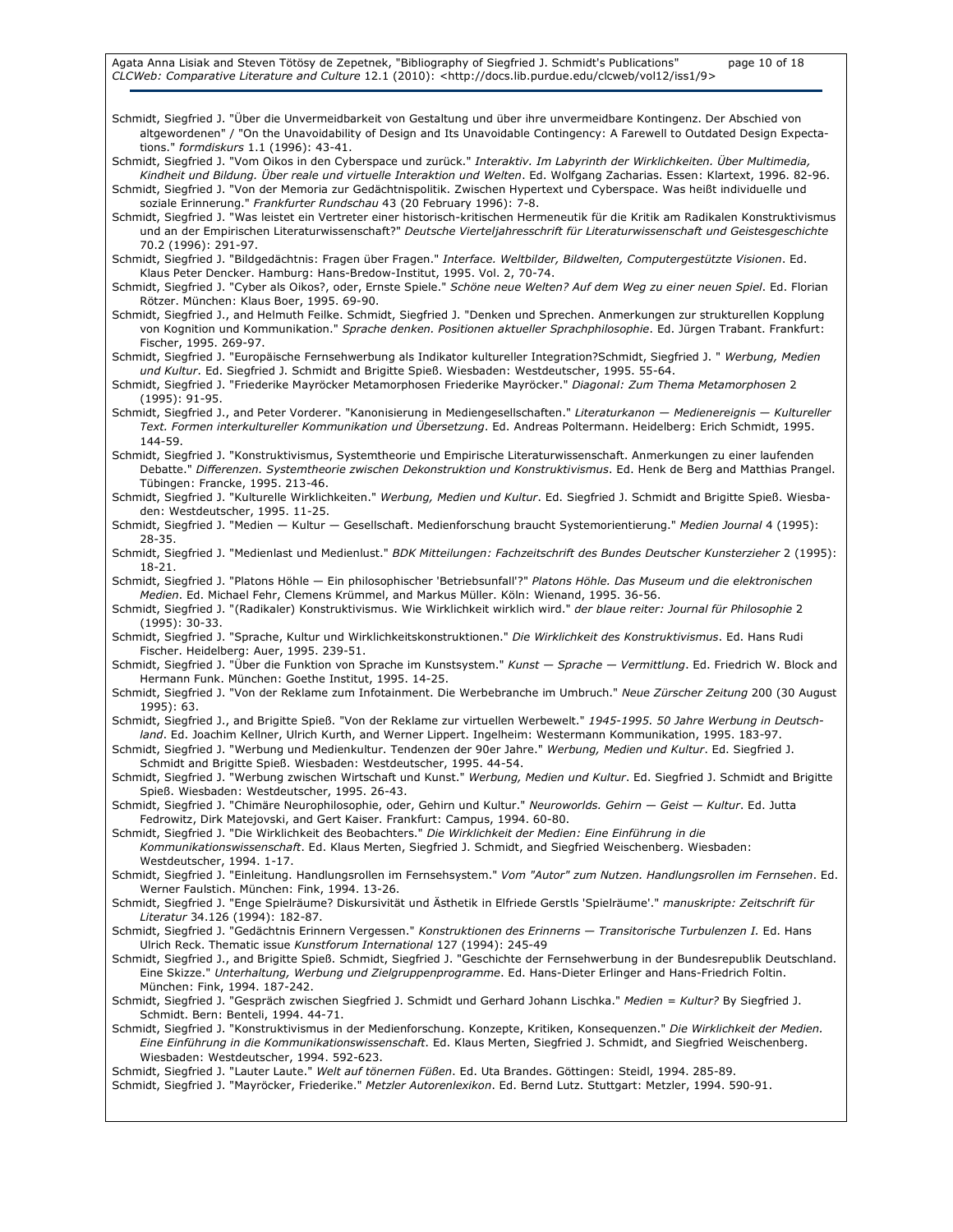Schmidt, Siegfried J. "Mediengattungen, Berichterstattungsmuster, Darstellungsformen." Die Wirklichkeit der Medien. Eine Einführung in die Kommunikationswissenschaft. Ed. Klaus Merten, Siegfried J. Schmidt, and Siegfried Weischenberg. Wiesbaden: Westdeutscher, 1994. 211-36. Schmidt, Siegfried J. "Postmoderne und Radikaler Konstruktivismus, oder, Über die Endgültigkeit der Vorläufigkeit." Jenseits des Diskurses. Literatur und Sprache in der Postmoderne. Ed. Albert Berger and Gerda Elisabeth Moser. Wien: Passagen, 1994. 121-41. Schmidt, Siegfried J. "Von den Bildern der Wirklichkeit zur Wirklichkeit der Bilder." Medienmacht und Medienmarkt. Audiovisuelle Medien in Europa. Ed. Hans-Peter Burmeister. Thematic issue Loccumer Protokolle 5 (1994): 85-93. Schmidt, Siegfried J. "Es gibt keine Entwicklung, von der man sagen könnte, da geht es hin. Oder, Wenn wir keine Haut hätten, wären wir schlecht dran. Ein Gespräch mit Rudolf Maresch." Zukunft oder Ende. Standpunkte Analysen Entwürfe. Ed. Rudolf Maresch. München: Boer, 1993. 315-40. Schmidt, Siegfried J. "Europäische Fernsehwerbung als Indikator kultureller Integration?Schmidt, Siegfried J. " Aspekte grenzüberschreitenden Fernsehens in Europa. Ed. Gert Hallenberger. Thematic issue Arbeitshefte Bildschirmmedien 13 (1993): 31-38. Schmidt, Siegfried J. "Kognition Kommunikation Medien Kultur. Nichts weniger. 'Strukturelle Kopplung' und andere Metaphern." Symptome 11 (1993): 47-51. Schmidt, Siegfried J. "Kommunikation — Kognition — Wirklichkeit." Theorien öffentlicher Kommunikation. Ed. Günter Bentele and Manfred Rühl. München: Ölschläger, 1993. 105-17. Schmidt, Siegfried J. "Kommunikationskonzepte für eine systemorientierte Literaturwissenschaft." Literaturwissenschaft und Systemtheorie. Positionen, Kontroversen, Perspektiven. Ed. Siegfried J. Schmidt. Wiesbaden: Westdeutscher, 1993. 241-68. Schmidt, Siegfried J. "Literaturwissenschaft als interdisziplinäres Vorhaben." Vielfalt der kulturellen Systeme und Stile. Ed. Johannes Janota. Tübingen: Niemeyer, 1993. 3-19. Schmidt, Siegfried J. "Werbung und als statt Kultur?" agenda: Zeitschrift für Medien, Bildung, Kultur 10 (1993): 18-21. Schmidt, Siegfried J. "Wirklichkeitskonstruktion und Kultur." Loccumer Protokolle: Die Einheit der Wirklichkeit 17 (1993): 157-68. Schmidt, Siegfried J. "Wissenschaft als ästhetisches Konstrukt? Anmerkungen über Anmerkungen." Die Aktualität des Ästhetischen. Ed. Wolfgang Welsch. München: Fink 1993, 288-302. Schmidt, Siegfried J. "Zur Ideengeschichte des Radikalen Konstruktivismus." Das Gehirn — Organ der Seele? Zur Ideengeschichte der Neurobiologie. Ed. Ernst Florey and Olaf Breidbach. Berlin: Akademie, 1993. 327-49. Schmidt, Siegfried J. "Experimentelle Literatur? Der Fall 'Konkrete Dichtung'." Diagonal 1 (1992): 211-35. Schmidt, Siegfried J. "Grund, Licht, Form." Peter Telljohann, Diskrete Zerstreuung. Ed. Heiner Hachmeister and Franz Ulrich. Münster: Hachmeister, 1992. 59-60 Schmidt, Siegfried J. "Medien, Kultur. Medienkultur." Medien und Kultur. Ed. Werner Faulstich. LiLi: Die Zeitschrift für Literaturwissenschaft und Linguistik Beiheft 16 (1992): 30-50. Schmidt, Siegfried J. "Medien, Kultur. Medienkultur. Ein konstruktivistisches Gesprächsangebot." Kognition und Gesellschaft. Der Diskurs des Radikalen Konstruktivismus. Ed. Siegfried J. Schmidt. Frankfurt: Suhrkamp, 1992. Vol. 2, 425-50. Schmidt, Siegfried J. "peter telljohann v diskrete Zerstreuung." Peter Telljohann, Diskrete Zerstreuung. Ed. Heiner Hachmeister and Franz Ulrich. Münster: Hachmeister, 1992. 10-34. Schmidt, Siegfried J. "Radikaler Konstruktivismus. Forschungsperspektiven für die 90er Jahre." Kognition und Gesellschaft. Der Diskurs des Radikalen Konstruktivismus. Ed. Siegfried J. Schmidt. Frankfurt: Suhrkamp, 1992. Vol. 2, 7-23. Schmidt, Siegfried J. "Sehen oder Lesen? Vom Umgang mit Texten, die keine Bilder sind, und umgekehrt." Kunst und Sprache. Ed. Günter Dankl and Andreas Hapkemeyer. München: Ottenhausen, 1992. 38-45. Schmidt, Siegfried J. "Über die Rolle von Selbstorganisation beim Sprachverstehen." Emergenz. Die Entstehung von Ordnung, Organisation und Bedeutung. Ed. Wolfgang Krohn and Günter Küppers. Frankfurt: Suhrkamp, 1992. 293-333. Schmidt, Siegfried J. "Werbung oder die Ästhetisierung der Medien. Attraktive Events am Puls der Zeit." Medien Concret 1 (1992): 6-11. Schmidt, Siegfried J. Literaturwissenschaft als interdisziplinäres Vorhaben. Siegen: Siegen U, LUMIS 30 (1991). Schmidt, Siegfried J. "Anmerkungen zu einer Mediengattungstheorie." Ed. Peter Strittmatter and Günter Dörr. Neuere Aspekte der Medienforschung. Saarbrücken: U of Saarland, Medienzentrum, 1991. 1-14. Schmidt, Siegfried J. "Empirische Literaturwissenschaft in der Kritik." Alternative Traditionen. Dokumente zur Entwicklung einer empirischen Literaturwissenschaft. Ed. Reinhold Viehoff. Braunschweig: Vieweg, 1991. 309-39. Schmidt, Siegfried J. "Erzählen ohne Geschichte. F. Mayröcker oder ein Exempel einer konstruktivistischen Narratologie." Strukturuntersuchung und Interpretation künstlerischer Texte. Ed. Hans-Georg Werner and Eberhard Müske. Halle: U of Halle-Wittenberg, 1991. 74-87. Schmidt, Siegfried J. "Gedächtnis - Erzählen - Identität." Mnemosyne. Form und Funktion der kulturellen Erinnerung. Ed. Aleida Assmann and Dietrich Harth. Frankfurt: Fischer, 1991. 378-97. Schmidt, Siegfried J. "Gedächtnisforschungen. Positionen, Probleme, Perspektiven." Gedächtnis. Probleme und Perspektiven der interdisziplinären Gedächtnisforschung. Ed. Siegfried J. Schmidt. Frankfurt: Suhrkamp, 1991. 9-55. Schmidt, Siegfried J. "Jenseits von Realität und Fiktion?" Strategien des Scheins. Kunst Computer Medien. Ed. Florian Rötzer and Peter Weibel. München: Boer, 1991. 83-92. Schmidt, Siegfried J. "Vom Nutzen und Nachteil." Schriftstellerwissenschaftler. Erfahrungen und Konzepte. Ed. Peter Gendolla and Karl Riha. Heidelberg: Winter, 1991. 23-26. Schmidt, Siegfried J. "Weisheit, oder < >." Weisheit. Archäologie der literarischen Kommunikation. Ed. Aleida Assmann. München: Fink, 1991. Vol. 3, 555-63. Schmidt, Siegfried J. "Werbewirtschaft als soziales System." Arbeitshefte Bildschirmmedien 27 (1991). Siegen: Siegen U, 1991. Schmidt, Siegfried J., and Brigitte Spieß. Schmidt, Siegfried J. "Werbung heute. Aufmerksamkeit durch Produktpersönlichkeit." Bausteine. Neue Beiträge zur Ästhetik, Pragmatik und Geschichte der Bildschirmmedien. Ed. Helmut Kreuzer and Helmut Schanze. Siegen: Siegen U, 1991. Vol. 2, 93-97. Schmidt, Siegfried J., Detlef Sinofzik and Brigitte Spieß. "Wo lassen Sie leben? Kulturfaktor Werbung — Entwicklungen und Trends der 80er Jahre." Aufbruch in die Neunziger. Ed. Christian W. Thomsen. Köln: DuMont, 1991. 142-70. Schmidt, Siegfried J. "Aktuelles Denken. G. Lischka im Gespräch mit S.J. Schmidt." Kunstforum International 108 (1990): 148-52. Schmidt, Siegfried J. "Das Erzählproblem als Grundkonflikt der neueren Dichtung (am Beispiel Friederike Mayröckers)." Kolloquium

Neue Texte. Ed. Heimrad Bäcker. Linz: neue texte, 1990. 18-23.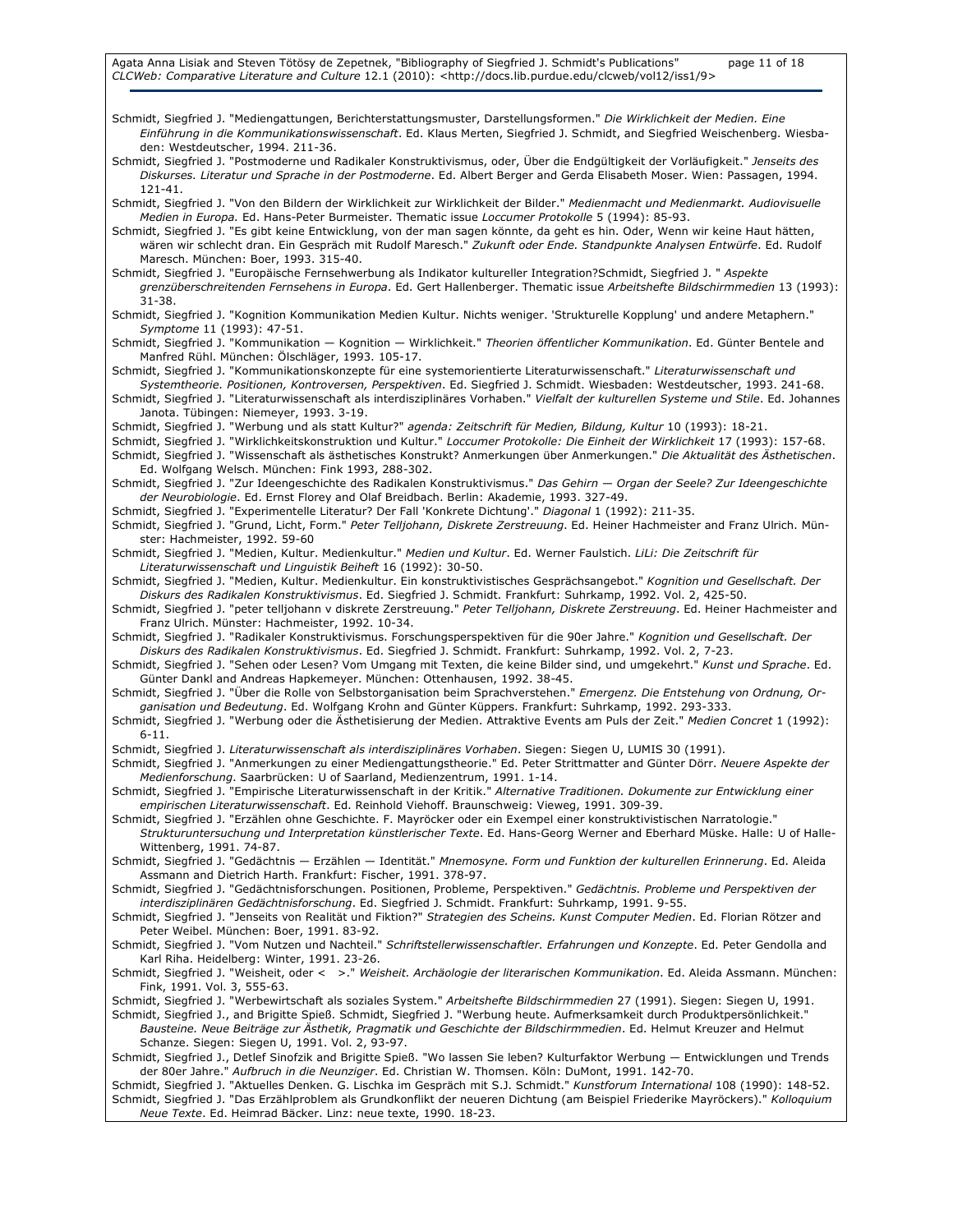Agata Anna Lisiak and Steven Tötösy de Zepetnek, "Bibliography of Siegfried J. Schmidt's Publications" page 12 of 18 CLCWeb: Comparative Literature and Culture 12.1 (2010): <http://docs.lib.purdue.edu/clcweb/vol12/iss1/9>

Schmidt, Siegfried J. "Der beobachtete Beobachter. Zu Text, Kommunikation und Verhalten." Zur Biologie der Kognition. Ed. Volker Riegas and Christian Vetter. Frankfurt: Suhrkamp, 1990. 308-28.

Schmidt, Siegfried J. "Ein Nomaden-Interview." Delfin 14 (1990): 58-63.

Schmidt, Siegfried J. "Erzählen ohne Geschichte." Wiener Avantgarde - Einst und Jetzt. Ed. Walter Buchebner. Wien: Böhlau, 1990. 44-53.

Schmidt, Siegfried J. "Friederike Mayröcker." Literaturlexikon. Ed. Walter Killy. Gütersloh: Bertelsmann, 1990. Vol. 8, 37-38.

Schmidt, Siegfried J. "Gemeinschaft(s)Arbeiten: Ernst Jandl und Friederike Mayröcker." Ernst Jandl: Texte, Daten, Bilder. Ed. Klaus Siblewski. Darmstadt: Luchterhand, 1990. 143-52.

Schmidt, Siegfried J. "Hommage an Friederike Mayröcker." Variantenverzeichnis, oder Abendempfindungen an Laura. Ed. H.G. Kestel. Bonn: Octopus, 1990. 34-39.

Schmidt, Siegfried J. "Computerlyrik — eine verlorene Chance?" Mensch und Technik. Literarische Phantasie und Textmaschine. Ed. Manfred S. Fischer. Aachen: Alano, 1989. 139-52.

Schmidt, Siegfried J. "Der beobachtete Beobachter. Zu Text, Kommunikation und Verstehen." Theologische Quartalschrift 169.3 (1989): 187-200.

Schmidt, Siegfried J. "Erzählen ohne Geschichte. Friederike Mayröcker oder ein Exempel einer konstruktivistischen Narratologie." Zeitschrift für Germanistik 4 (1989): 397-405.

Schmidt, Siegfried J. "Gedächtnis — Erzählen — Identität." Erzählen in Literatur und Film 42 (1990): 33-40.

Schmidt, Siegfried J. "Literatur als selbstorganisierendes Sozialsystem. Ein historisch-systematischer Versuch." Freibord 69 (1989): 3-43.

Schmidt, Siegfried J. "Verläuft die Entwicklung des Romans von Heliodor zu Goethe (und weiter)? Oder, Inkommensurabilität als literaturhistoriographische Kategorie." Groningen Colloquia on the Novel. Ed. Heinz Hofmann. Groningen: E. Forsten, 1989. Vol. 2, 5-23.

Schmidt, Siegfried J. "Diskurs und Literatursystem. Konstruktivistische Alternativen zu diskurstheoretischen Alternativen."

- Diskurstheorie und Literaturwissenschaft. Ed. Jürgen Fohrmann and Harro Müller. Frankfurt: Suhrkamp, 1988. 134-58. Schmidt, Siegfried J. "Gedächtnis ohne Vergangenheit (Einige Thesen zu 'Gedächtnis' und 'Erinnern')." kultuRRevolution 19 (1988): 41-45.
- Schmidt, Siegfried J. "Kreativität aus der Beobachterperspektive." Kreativität ein verbrauchter Begriff? Ed. Hans Ulrich Gumbrecht. München: Fink, 1988. 33-51.

Schmidt, Siegfried J. "Literarische Wertung. Zur Reformulierung eines Problems im Rahmen der Empirischen Literaturwissenschafat." Lyrik - Erlebnis und Kritik. Ed. Lothar Jordan, Axel Marquardt, and Winfried Woesler. Frankfurt: Fischer, 1988. 186-211.

Schmidt, Siegfried J. "Abschied vom Kanon? Thesen zur Situation der gegenwärtigen Kunst." Kanon und Zensur. Archäologie der literarischen Kommunikation. München: Ed. Aleida Assmann and Jan Assmann. Fink, 1987. Vol. 2, 336-47.

Schmidt, Siegfried J. "Der Radikale Konstruktivismus. Ein neues Paradigma im interdisziplinären Diskurs." Der Diskurs des Radikalen Konstruktivismus. Ed. Siegfried J. Schmidt. Frankfurt: Suhrkamp, 1987. 11-88.

Schmidt, Siegfried J. "Friederike Mayröcker und das Autobiographieproblem." Dialog der Epochen. Zur Literatur des 19. und 20. Jahrhunderts. Ed. Eduard Beutner, Josef Donnenberg, Adolf Haslinger, Hans Höler, Karlheinz Rossbacher, and Sigrid Schmid-Bortenschalger. Wien: Österreichischer Bundesverlag, 1987. 223-37.

Schmidt, Siegfried J. "Kommunizieren — Verstehen — Verändern. Kann die Psychotherapie vom Konstruktivismus etwas lernen?" Erziehung und Therapie in systemischer Sicht. Ed. Werner Rotthaus. Dortmund: modernes Lernen, 1987. 61-75.

Schmidt, Siegfried J. "Kunst und Schönheit. Über zwei vorgeblich verlorene Kategorien (oder über die vorgebliche Endgültigkeit zweier Lebenskunstentwürfe. Jiri Kolař & Heinz Gappmayr)." Entsprechungen Gleichklang Gegensatz. Ed. Galerie Grita Insam. Wien: Galerie Grita Insam, 1987. 3-10.

Schmidt, Siegfried J. "Liquidation oder Transformation der Moderne?" Besichtigung der Moderne. Ed. Hans Holländer and Christian W. Thomsen. Köln: DuMont, 1987. 53-70.

Schmidt, Siegfried J. "Skizze einer konstruktivistischen Mediengattungstheorie." Spiel: Siegener Periodicum zur Internationalen Empirischen Literaturwissenschaft 6.2 (1987): 163-205.

Schmidt, Siegfried J. "Text — Rezeption — Interpretation." Rezeptionsforschung zwischen Hermeneutik und Empirik. Ed. Elrud Ibsch and Dick H. Schram. Amsterdam: Rodopi, 1987. 23-46.

Schmidt, Siegfried J. "Kommt eine empirische Ästhetik ohne philosophische Grundlagen aus?" Zum Problem des Apriorismus in den Wissenschaften. Ed. Gerd Pasternack. Schriftenreihe des Zentrums Philosophische Grundlagen der Wissenschaften 2 (1986): 175-89.

Schmidt, Siegfried J. "Literarische Wertung. Zur Reformulierung eines Problems im Rahmen der Empirischen Literaturwissenschaft." Zur Lyrikdiskussion. Ed. Winfried Woesler. Frankfurt: Suhrkamp, 1986. 186-211.

Schmidt, Siegfried J. "Texte verstehen - Texte interpretieren." Perspektiven des Verstehens. Ed. Armin Eschbach. Bochum: Brockmeyer, 1986. 75-106.

Schmidt, Siegfried J. "Wertaspekte einer anwendungsorientierten Empirischen Literaturwissenschaft." Angewandte Literaturwissenschaft. Ed. NIKOL. Braunschweig: Vieweg, 1986. 263-408.

Schmidt, Siegfried J. "12345678910, oder, der paradoxe Charme der Selbstverständlichkeit. Zu den <zahlentexten> von Heinz Gappmayr." von für über Heinz Gappmayr. Ed. Peter Weiermair. Innsbruck: Allerheiligenpresse, 1985. 60-67.

Schmidt, Siegfried J. "'aber nie bin ich sanft.' Bemerkungen zur Lyrik Christine Lavants am Beispiel dreier Gedichte." Über Christine Lavant. Leseerfahrungen, Interpretationen, Schilderungen. Ed. Grete Lübbe-Grothues. Salzburg: O. Müller 1985, 39-62.

Schmidt, Siegfried J., and Peter M. Hejl. "Bibliographie zum Konstruktivismus." Einführung in den Konstruktivismus. Ed. Heinz Gumin and Armin Mohler. München: Oldenbourg, 1985. 135-42.

Schmidt, Siegfried J. "Einwanderergespräche." protokolle 2 (1985): 99-102.

Schmidt, Siegfried J., and Gebhard Rusch. "Georg Trakl — welcher? Literaturgeschichtsschreibung als Konstruktionsarbeit." text & kritik 4-4a (1985): 79-100.

Schmidt, Siegfried J., and Dietrich Meutsch. "Über die Rolle von Konventionen beim Verstehen literarischer Texte." Spiel: Siegener Periodicum zur Internationalen Empirischen Literaturwissenschaft 4.2 (1985): 381-408.

Schmidt, Siegfried J. "Vom Text zum Literatursystem. Skizze einer konstruktivistischen empirischen Literaturwissenschaft." Einführung in den Konstruktivismus. Ed. Heinz Gumin and Armin Mohler. München: Oldenbourg, 1985. 117-33.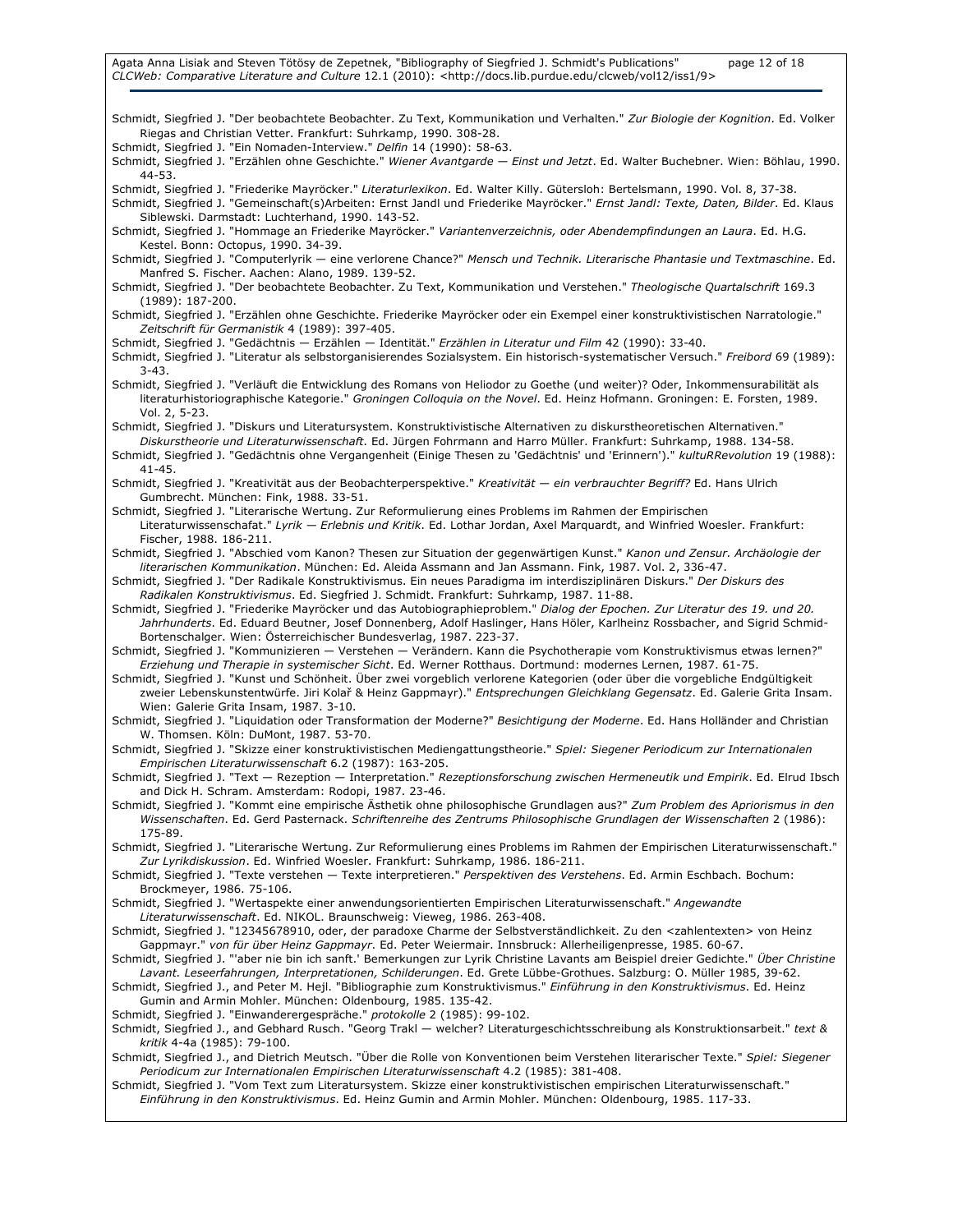Schmidt, Siegfried J. Vom Text zum Literatursystem. Skizze einer konstruktivistischen Literaturwissenschaft. Siegen: Siegen U, LUMIS, 1984. Schmidt, Siegfried J. "'Der Fall ins Ungewisse': Anmerkungen zu einer Nicht-Erzählerin." Friederike Mayröcker. Ed. Siegfried J. Schmidt. Frankfurt: Suhrkamp, 1984. 13-23. Schmidt, Siegfried J. "Empirische Literaturwissenschaft in der Kritik." Spiel: Siegener Periodicum zur Internationalen Empirischen Literaturwissenschaft 3.2 (1984): 291-332. Schmidt, Siegfried J. "'Es schießt zusammen.' Gespräch mit Friederike Mayröcker." Friederike Mayröcker. Ed. Siegfried J. Schmidt. Frankfurt: Suhrkamp, 1984. 260-83. Schmidt, Siegfried J. "Generationswechsel oder Epochenwandel?" Kunstnachrichten 20.3 (1984): 74-81. Schmidt, Siegfried J. "Kunst und Wissenschaft aus konstruktivistischer Sicht." Zum veränderten Verhältnis von Kunst und Wissenschaft heute. Ed. S.D. Sauerbier. Münster: LIT, 1984. 166-76. Schmidt, Siegfried J. "Nominismus." Historisches Wörterbuch der Philosophie. Ed. Joachim Ritter. Basel: Schwabe, 1984. Vol. 6, 889. Schmidt, Siegfried J. "Werturteile in der empirischen Literaturwissenschaft: Thesen und Kommentare." Analytische Literaturwissenschaft. Ed. Peter Finke and Siegfried J. Schmidt. Braunschweig: Vieweg, 1984. 240-50. Schmidt, Siegfried J. "Funktionsbestimmungen von Kunst." Literatur und Kunst — Wozu? Ed. Siegfried J. Schmidt. Heidelberg: Winter, 1983. 9-28. Schmidt, Siegfried J. "Notizen zu einer 'demokratischen' Kunst." Literatur und Kunst - Wozu? Ed. Siegfried J. Schmidt. Heidelberg: Winter, 1983. 145-66. Schmidt, Siegfried J. "Notizen zur experimentellen Dichtung in Frankreich und Deutschland nach 1945." Interferenzen. Deutschland und Frankreich. Ed. Lothar Jordan, Bernd Kortländer, and Fritz Nies. Düsseldorf: Droste, 1983. 121-37. Schmidt, Siegfried J. "Text, Subjekt und Gesellschaft. Aspekte einer konstruktivistischen Semantik." Allgemeine Sprachwissenschaft, Sprachtypologie und Textlinguistik. Ed. Manfred Faust, Roland Harweg, Werner Lehfeldt, and Götz Wienold. Tübingen: Narr, 1983. 55-77. Schmidt, Siegfried J. "Bibliographie deutschsprachiger Veröffentlichungen zur Empirischen Literaturwissenschaft." Spiel: Siegener Periodicum zur Internationalen Empirischen Literaturwissenschaft 1.1 (1982): 123-36. Schmidt, Siegfried J. "Die Empirische Literaturwissenschaft ELW. Ein neues Paradigma?" Spiel: Siegener Periodicum zur Internationalen Empirischen Literaturwissenschaft 1.1 (1982): 5-25. Schmidt, Siegfried J. "Einladung, Maturana zu lesen." Erkennen: die Organisation und Verkörperung von Wirklichkeit. Humberto R. Maturana. Braunschweig: Vieweg, 1982, 1-10. Schmidt, Siegfried J. "Mechanik vs Subjektivität: sechs Thesen zur Literatur." Kunstforum International 52.6 (1982): 171. Schmidt, Siegfried J. "Unsere Welt — und das ist alles." Merkur 36.4 (1982): 356-66. Schmidt, Siegfried J. "Zur Grammatik sprachlichen und nichtsprachlichen Handelns." Soziolinguistik. Ed. Hugo Steger. Darmstadt: Wissenschaftliche Buchgesellschaft, 1982. 73-91. Schmidt, Siegfried J. "argumentation vor der bewußtseinsschwelle. der versuch, der vernichtung durch sprache entgegenzuwirken." Konrad Bayer Symposion. Ed. Gerhard Rühm. Linz: neue texte, 1981. 63-70. Schmidt, Siegfried J. "Das Phänomen konkrete Dichtung." Lyrik - von allen Seiten. Ed. Lothar Jordan, Axel Marquardt, and Winfried Woesler. Frankfurt: Fischer, 1981. 99-116. Schmidt, Siegfried J. "Kunst Gesellschaft Kommunikation." Disput 11 (1981): 5-9. Schmidt, Siegfried J. "Anmerkungen zum Literaturunterricht des Faches Deutsch als Fremdsprache." Fremdsprache Deutsch. Ed. Alois Wierlacher. München: Fink, 1980. Vol. 2, 520-24. Schmidt, Siegfried J. "Aphorismen zum Stempeln." Zeitschrift für Semiotik 2.4 (1980): 381-85. Schmidt, Siegfried J. "Das Kontinuumprojekt." Kunstforum International 37.1 (1980): 108-11. Schmidt, Siegfried J. "Die Rolle des Experiments in der Kunst." Sterz 13 (1980): 44-51. Schmidt, Siegfried J. "Funktionsbestimmung von Kunst." Sterz 14 (1980): 22-23. Schmidt, Siegfried J. "Kognitionstheoretische Grundlagen einer Instruktionssemantik." Energeia (1980): 1-20. Schmidt, Siegfried J. "Schönheitskult als Bürgerkrieg." Disput 3.8 (1980): 7-9. Schmidt, Siegfried J., and Natascha Würzbach. "Literaturwissenschaft und Teilnahme an literarischer Kommunikation. Ein Gespräch." Wortmühle 2 (1979): 119-25. Schmidt, Siegfried J. "Text und Kommunikat. Zum Textbegriff einer Literaturwissenschaft des Faches Deutsch als Fremdsprache." Fremdsprache Deutsch. Ed. Alois Wierlacher. München: Fink, 1979. Vol. 1, 177-91. Schmidt, Siegfried J., and Walther Kindt. "Textrezeption und Textinterpretation." Text Processing, Textverarbeitung. Ed. Wolfgang Burghardt and Klaus Hölker. Berlin: de Gruyter, 1979. 119-62. Schmidt, Siegfried J. "Was ist bei der Selektion landeskundlichen Wissens zu berücksichtigen?" Fremdsprache Deutsch. Ed. Alois Wierlacher. München: Fink, 1979. Vol. 1, 290-99. Schmidt, Siegfried J. "Besuch bei Christine Lavant." Steige, steige, verwunschene Kraft, Erinnerungen an Christine Lavant. Wolfsberg: Ploetz, 1978. 73-74. Schmidt, Siegfried J., and Walther Kindt. "Motivationen und Aspekte einer empirischen Literaturwissenschaft." Empirie in Literaturund Kunstwissenschaft. Ed. Siegfried J. Schmidt. München: Fink, 1978. 7-42. Schmidt, Siegfried J. "Argumentationstheoretische Aspekte einer rationalen Literaturwissenschaft." Theorie der Argumentation. Ed. Michael Schecker. Tübingen: Gunter Narr, 1977. 171-200. Schmidt, Siegfried J., and Ulrich Bliesener and Konrad Schröder. "Kulturkunde." Reallexikon der englischen Fachdidaktik. Ed. Konrad Schröder and Thomas Finkenstaedt. Darmstadt: Wissenschaftliche Buchgesellschaft, 1977. 105-09. Schmidt, Siegfried J. "'Reihung' in Bildender Kunst, Literatur und Musik des 20. Jahrhunderts." Das Prinzip Reihung in der Architektur. Dortmunder Architekturhefte 2 (1977): 31-51. Schmidt, Siegfried J. "Sprachphilosophie." Reallexikon der englischen Fachdidaktik. Ed. Konrad Schröder and Thomas Finkenstaedt. Darmstadt: Wissenschaftliche Buchgesellschaft, 1977. 246-49. Schmidt, Siegfried J. "Was ist bei der Selektion landeskundlichen Wissens zu berücksichtigen? Ein Diskussionsvorschlag." Jahrbuch Deutsch als Fremdsprache. Ed. Alois Wierlacher. Heidelberg: Groos, 1977. Vol. 3, 25-32. Schmidt, Siegfried J., and Walther Kindt, Jan Wirrer, and Reinhard Zobel. "Zu einem Versuch empirischer Forschung in der Literaturwissenschaft. Kritische Überlegungen zu W. Bauer et al., 'Text und Rezeption'." Textgrammatische Konzepte und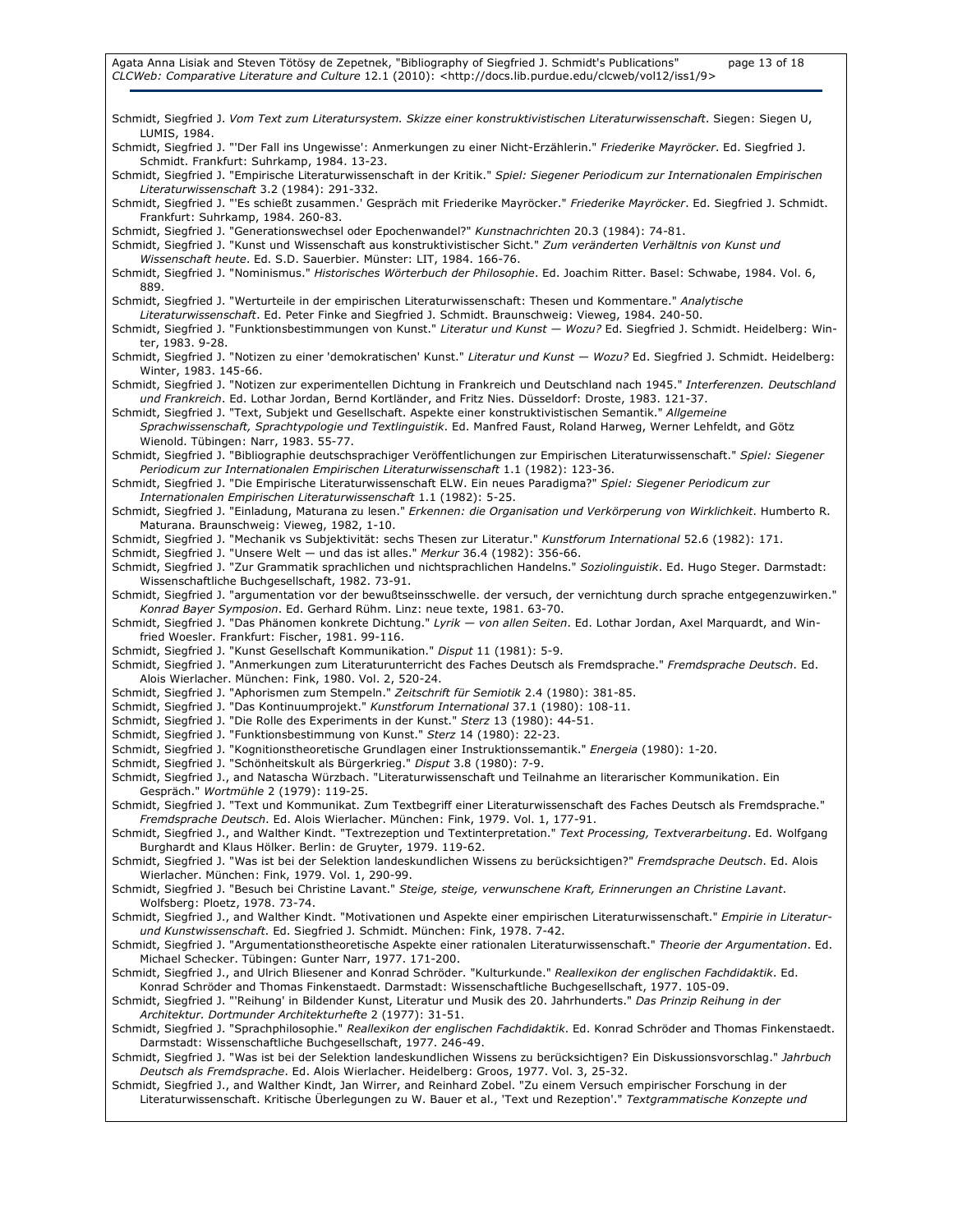Empirie. Probleme und Perspektiven der neueren textgrammatischen Forschung. Ed. Jan Wirrer. Hamburg: Buske, 1977. Vol. 2, 129-226.

Schmidt, Siegfried J. "Wissenschaftspropädeutik. Ein Kursvorschlag für die Sekundarstufe." LuD 30 (1977): 85-98.

- Schmidt, Siegfried J. "Ästhetiktheorie und Architekturästhetik. Ein Diskussionsangebot." Die Stadt als Text. Konzept 3. Ed. Alessandro Carlini and Bernhard Schneider. Tübingen: Ernst Wasmuth, 1976. 105-19.
- Schmidt, Siegfried J. "Komik im Beschreibungsmodell kommunikativer Handlungsspiele." Das Komische. Ed. Wolfgang Preisendanz and Rainer Warning. München: Fink, 1976. 165-89.
- Schmidt, Siegfried J. "'Landeskunde' als Kontextwissen. Ein Plädoyer für eine instrumentale Konzeption von 'Landeskunde'." Lehrerfortbildung und Lehrerweiterbildung. Ed. Herbert Mainusch, Edgar Mertner, Siegfried J. Schmidt, and Konrad Schröder. Bern: Peter Lang, 1976. 356-66.
- Schmidt, Siegfried J. "Linguistik in der Sekundarstufe." Linguistik und Sprachunterricht. Ed. Gert Henrici and Reinhard Meyer-Hermann. Paderborn: Schöningh, 1976. 15-30.

Schmidt, Siegfried J. "Linguistik und Literaturwissenschaft als Schulfächer?" DNS 1 (1976): 9-23.

- Schmidt, Siegfried J., and Ulrich Bliesener. "Organisationsformen der Lehrerfort- und Lehrerweiterbildung." Lehrerfortbildung und Lehrerweiterbildung. Ed. Herbert Mainusch, Edgar Mertner, Siegfried J. Schmidt, and Konrad Schröder. Bern: Peter Lang, 1976. 370-75.
- Schmidt, Siegfried J. "Sprachtheorie. Zur Rolle der Linguistik in der Schule sowie in der Lehrerfort- und Lehrerweiterbildung." Lehrerfortbildung und Lehrerweiterbildung. Ed. Herbert Mainusch, Edgar Mertner, Siegfried J. Schmidt, and Konrad Schröder. Bern: Peter Lang, 1976. 322-32.
- Schmidt, Siegfried J. "Texttheorie." Ed. Karl Stocker. Taschenlexikon der Literatur- und Sprachdidaktik. Kronberg: Scriptor, 1976. Vol. 2, 528-32.
- Schmidt, Siegfried J. "Wissenschaftstheorie der Literaturwissenschaft als Gegenstand der Lehrerfort- und Lehrerweiterbildung. Ein Problemaufriß." Lehrerfortbildung und Lehrerweiterbildung. Ed. Herbert Mainusch, Edgar Mertner, Siegfried J. Schmidt, and Konrad Schröder. Bern: Peter Lang, 1976. 293-301.
- Schmidt, Siegfried J. "Beiträge zu einer kommunikationsorientierten Ästhetiktheorie." Studien zur Wertungsforschung 5 (1975): 83- 97.
- Schmidt, Siegfried J. "'Komik' im Beschreibungsmodell kommunikativer Handlungsspiele." Die Neueren Sprachen 4 (1975): 354-73. Schmidt, Siegfried J. "Kunst Gesellschaft Kommunikation." Kommunikation und Improvisation. Ed. Internationales Musikforum Burgenland. Wien: 1975, Internationales Musikforum Burgenland, 102-21.
- Schmidt, Siegfried J. "'Landeskunde' als Kontextwissen. Ein Plädoyer für eine instrumentale Konzeption von 'Landeskunde'." Curriculare Fragen einer sozialwissenschaftlich orientierten Landeskunde. Ed. Manfred Kummer and Roland Picht. Schriftenreihe des Zentrums für interdisziplinäre Forschung. Bielefeld: U of Bielefeld, 1974. 16-39.
- Schmidt, Siegfried J. "'Negation' und 'Konstitution' als Kategorien konkreter Dichtung." Positionen der Negativität. Ed. Harald Weinrich. München: Fink, 1975. 393-433.
- Schmidt, Siegfried J. "Sprachveränderungen unter den Bedingungen der Medienkommunikation. Ein linguistisch-kulturpolitischer Essay." Die elektronische Revolution. Ed. Oskar Schatz. Graz: Styria, 1975. 137-58.
- Schmidt, Siegfried J. "Zur Linguistik der sprachlichen Kommunikation." Linguistische Probleme der Textanalyse. Schriften des Instituts für Deutsche Sprache in Mannheim 35 (1975): 20-35.
- Schmidt, Siegfried J. "Kunst Gesellschaft Kommunikation." der löwe 2 (1974): 36-45.
- Schmidt, Siegfried J. "Literaturwissenschaft zwischen Linguistik und Sozialpsychologie. Einige Konzepte und Probleme einer theoretisch-empirischen Literaturwissenschaft." ZGL: Zeitschrift für Germanistische Linguistik 2 (1974): 49-80.
- Schmidt, Siegfried J. "Skizzen zu einer Texttheorie." Lektürekolleg zur Textlinguistik. Reader. Ed. Werner Kallmeyer, Wolfgang Klein, Reinhard Meyer-Hermann, Klaus Netzer, and Hans Jürgen Siebert. Frankfurt: Fischer, 1974. Vol. 2, 30-47.
- Schmidt, Siegfried J. "Von der visuellen Poesie zur konzeptionellen Dichtung. 10 Thesen." Theoretische Positionen zur konkreten Poesie. Ed. Thomas Kopfermann. Tübingen: Niemeyer, 1974. 66-68.
- Schmidt, Siegfried J. "Zur Poetik der konkreten Dichtung." Theoretische Positionen zur konkreten Poesie. Ed. Thomas Kopfermann. Tübingen: Niemeyer, 1974. 76-88.
- Schmidt, Siegfried J. "Die 'Destruktion' der Sprache in der modernen Literatur?" Concilium 85 (1973): 372-77.
- Schmidt, Siegfried J. "Texttheoretische Aspekte der Negation." ZGL: Zeitschrift für Germanistische Linguistik 2 (1973): 178-208.
- Schmidt, Siegfried J. "Texttheorie/Pragmalinguistik." Lexikon der germanistischen Linguistik. Ed. Hans Peter Althaus, Helmut Henne, and Herbert Ernst Wiegand. Tübingen: Niemeyer, 1973. 233-44.
- Schmidt, Siegfried J. "Alltagssprache und Gedichtssprache. Versuch einer Bestimmung von Differenzqualitäten." Strukturelle Textanalyse. Ed. Walter A. Koch. Hildesheim: Olms, 1972. 381-99.
- Schmidt, Siegfried J. "Bemerkungen zur Wissenschaftstheorie einer Literaturwissenschaft." Zur Grundlegung der
- Literaturwissenschaft. Ed. Siegfried J. Schmidt. München: Bayerischer Schulbuchverlag, 1972. 41-65.
- Schmidt, Siegfried J. "Der philosophische Begriff des Schönen und des Häßlichen in Adornos 'Ästhetischer Theorie'." Zeitwende 43.2 (1972): 94-104.
- Schmidt, Siegfried J. "Ist Fiktionalität eine linguistische oder eine texttheoretische Kategorie?" Textsorten. Differenzierungskriterien aus linguistischer Sicht. Ed. Elisabeth Gülich and Wolfgang Raible. Frankfurt: Athenäum, 1972. 59-80.
- Schmidt, Siegfried J. "Konzeptionelle Dichtung. Ein Interpretationsversuch." konkrete poesie (1972): 121-25.
- Schmidt, Siegfried J. "Sprache und Politik. Zum Postulat rationalen politischen Handelns." Sprache und Gesellschaft. Ed. Annamaria Rucktäschel. München: Fink, 1972. 81-101.
- Schmidt, Siegfried J. "Text als Forschungsobjekt der Texttheorie." Der Deutschunterricht 4 (1972): 7-28.
- Schmidt, Siegfried J. "Texttheorie und Pragmatik." Studia Leibnitiana 3 (1972): 1-57.
- Schmidt, Siegfried J. "Von der konkreten Poesie zur konzeptionellen / De la Poésie concrète à la poésie conceptuelle." konkrete poesie (1972): 107-10.
- Schmidt, Siegfried J. "Allgemeine Textwissenschaft. Ein Programm zur Erforschung ästhetischer Texte." Linguistische Berichte 12 (1971): 10-21.
- Schmidt, Siegfried J. "Das kommunikative Handlungsspiel als Kategorie der Wirklichkeitskonstitution." Grammatik, Kybernetik, Kommunikation. Ed. Klaus Günther Schweisthal. Bonn: Dümmler, 1971. 215-27.
- Schmidt, Siegfried J. "Konkrete Dichtung: Theorie und Konstitution." Poetica 4.1 (1971): 13-31.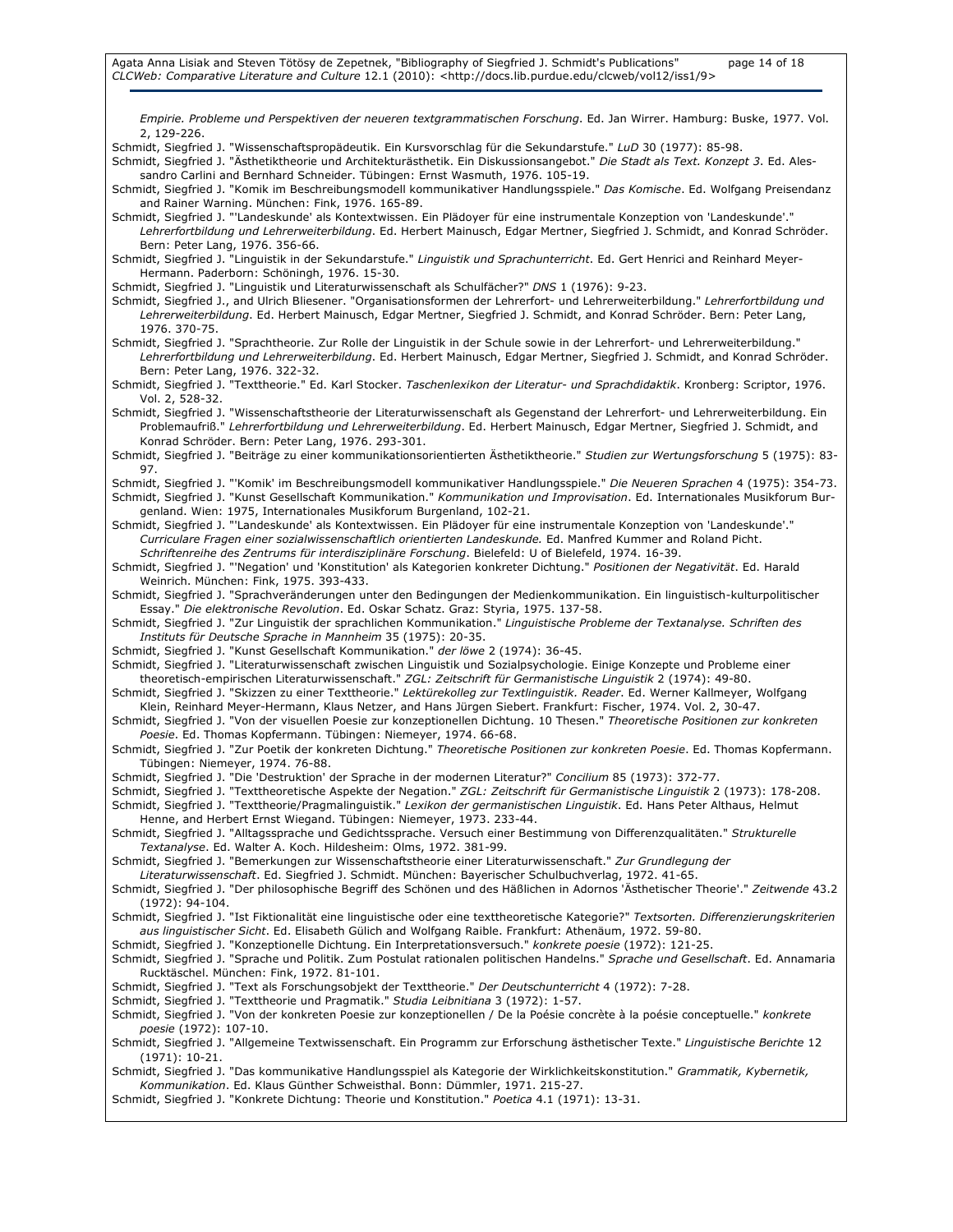Agata Anna Lisiak and Steven Tötösy de Zepetnek, "Bibliography of Siegfried J. Schmidt's Publications" page 15 of 18 CLCWeb: Comparative Literature and Culture 12.1 (2010): <http://docs.lib.purdue.edu/clcweb/vol12/iss1/9>

Schmidt, Siegfried J. "Literaturwissenschaft als Forschungsprogramm. Hypothesen zu einer wissenschaftstheoretischen Fundierung einer kritischen Literaturwissenschaft 2." Linguistik und Didaktik 2.5 (1971): 43-59. Schmidt, Siegfried J. "'Text' und 'Geschichte' als Fundierungskategorien. Sprachphilosophische Grundlagen einer transphrastischen Analyse." Beiträge zur Textlinguistik. Ed. Wolf-Dieter Stempel. München: Fink, 1971. 31-52. Schmidt, Siegfried J. "Bemerkungen zu Gerhard Rühms 'rhytmus r'." Replik: Interdisziplinäre Hefte für Kritik und Kunst 4-5 (1970): 50-53. Schmidt, Siegfried J. "Konkrete Dichtung. Theorie und Konstitution." De Tafelronde 15.1 (1970): 3-18. Schmidt, Siegfried J. "Linguistik und Literaturwissenschaft. Pläne, Prognosen, Probleme 1969-1970." Linguistik und Didaktik 1.2 (1970): 92-101. Schmidt, Siegfried J. "Literaturwissenschaft als Forschungsprogramm. Hypothesen zu einer wissenschaftstheoretischen Fundierung einer kritischen Literaturwissenschaft 1." Linguistik und Didaktik 1.4 (1970): 269-82. Schmidt, Siegfried J. "Sprache und Denken. Eine Strukturskizze ihres möglichen Zusammenhangs." Philosophie und Kybernetik. Ed. Karl Steinbuch and Simon Moser. München: Oldenbourg, 1970. 46-56. Schmidt, Siegfried J. "Text und Bedeutung. Sprachphilosophische Prolegomena zu einer textsemantischen Literaturwissenschaft." text, bedeutung, ästhetik. Ed. Siegfried J. Schmidt. München: Fink, 1970. 43-79. Schmidt, Siegfried J. "Visuelle Poesie und konkrete Dichtung. Philosophische Aspekte." Replik: Interdisziplinäre Hefte für Kritik und Kunst 4-5 (1970): 33-44. Schmidt, Siegfried J. "Forschungsvorhaben und Forschungsprobleme der philosophischen Wissenschaftstheorie." Beiträge zum mathematisch-naturwissenschaftlichen Unterricht, Wissenschaftstheorie. Ed. Siegfried J. Schmidt. Braunschweig: Vieweg, 1969. Vol. 1, 3-14. Schmidt, Siegfried J. "Konkrete Poesie. Ergebnisse und Perspektiven." Wort und Wahrheit 34.4 (1969): 324-35. Schmidt, Siegfried J. "Kunst als Wirklichkeit - Wirklichkeit als Kunst." Zeitwende: Die Neue Furche 40.7 (1969): 443-56. Schmidt, Siegfried J. "Kybernetische Systeme als heuristische Modelle in Biologie und Psychologie." Anstöße 2 (1969): 68-81. Schmidt, Siegfried J., and Peter Weiermair. "Literatur zur konkreten Poesie." Konkrete Poesie deutschsprachiger Autoren. Ed. Hanns Schmitthenner. München: Goethe Institut, 1969. 43-47. Schmidt, Siegfried J. "Orientierungsprobleme in der modernen Wissenschaft. Literaturwissenschaft." Loccumer Protokolle 10 (1969): 44-48. Schmidt, Siegfried J. "Sprachliches und Soziales Handeln. Überlegungen zu einer Handlungstheorie der Sprache." Linguistische Berichte 2 (1969): 64-69. Schmidt, Siegfried J. "Voreingenommene Thesen zu einer Bestimmung der Ästhetizität." Geistesgeschichtliche Perspektiven. Rückblick — Augenblick — Ausblick. Ed. Götz Großklaus. Bonn: Bouvier, 1969. 35-45. Schmidt, Siegfried J. "Alltagssprache und Gedichtssprache: Versuch einer Bestimmung von Differenzqualitäten." Poetica 2.3 (1968): 285-303. Schmidt, Siegfried J. "Diskussionsbericht zum Karlsruher Dies Academicus 'Das Problem der Realität in Dichtung und Bildender Kunst." Bogawus: Zeitschrift für Literatur, Kunst und Philosophie 9 (1968): 23-25. Schmidt, Siegfried J. "Maschine und Bewußtsein." Zeitwende: Die Neue Furche 39.7 (1968): 443-58. Schmidt, Siegfried J. "Möglichkeiten und Grenzen gedichtsprachlicher Bedeutungskonstitution (im Hinblick auf die konkrete Poesie)." kolloquium poesie 68: dokumentation. Ed. Peter Weiermair. Innsbruck: allerheiligenpresse, 1968. 12-29. Schmidt, Siegfried J. "Pathos der Intelligenz. Vermutungen zur Situation der konkreten Dichtung." konkrete dichtung - konkrete kunst '68. Ed. Siegfried J. Schmidt. Karlsruhe: sema, 1968. 35-45. Schmidt, Siegfried J. "Wissenschaftstheoretische Bemerkungen zu einer 'kriteriologischen Kunstwissenschaft'." Information und Kommunikation. Ed. Siegfried J. Schmidt and Simon Moser. München: Oldenbourg, 1968. 151-59. Schmidt, Siegfried J. "Zur Grammatik sprachlichen und nichtsprachlichen Handelns." Soziale Welt 3-4 (1968): 360-72. Schmidt, Siegfried J. "Zur Poetik der konkreten Dichtung." Format: Fachzeitschrift für verbale und visuelle Kommunikation 4.18 (1968): 8-12. Schmidt, Siegfried J. "Aufgaben und Postulate einer kritischen Sprachphilosophie." Das Problem der Sprache. Ed. Hans-Georg Gadamer. München: Fink, 1967. 19-29. Schmidt, Siegfried J. "Der Versuch, nicht 'über unsere Verhältnisse' zu denken (A. I. Wittenberg, L. Wittgenstein und W. Schapp)." Die Philosophie und die Wissenschaften. Ed. Ernst Oldemeyer. Meisenheim am Glan: Hain, 1967. 124-44. Schmidt, Siegfried J. "Einige Probleme der Bedeutung — sprachphilosophisch und linguistisch." Bogawus: Zeitschrift für Literatur, Kunst und Philosophie 5-6 (1966): 25-31. Schmidt, Siegfried J. "Von der Freiheit und von der Zwecklosigkeit des Gedichts." Bogawus: Zeitschrift für Literatur, Kunst und Philosophie 5-6 (1966): 7-10. Schmidt, Siegfried J. "Besuch bei Christine Lavant." Bogawus: Zeitschrift für Literatur, Kunst und Philosophie 4 (1965): 6. Schmidt, Siegfried J. "Einige Grundzüge der Sprachverwendung im 'modernen Gedicht'." Bogawus: Zeitschrift für Literatur, Kunst und Philosophie 3 (1964): 10-18. Schmidt, Siegfried J. "Wittgensteine in der Poesie?" Semesterspiegel: Studentenzeitschrift an der Universität Münster 10.71 (1964): 20-21. 3) Siegfried J. Schmidt's Publications in Translation other than English 3.1 Books in languages other than English Schmidt, Siegfried J. Přesahování literatury: Od literární vědy mediální kulturní vědě. Trans. Zuzana Adamová. Prag: Theoretica &

Historica, 2009.

Schmidt, Siegfried J. Pour une réécriture du constructivisme. Histoires et Discours. Trans. Eva Kimminich and Flavien Le Bouter. Paris: L'Harmattan, 2007.

Schmidt, Siegfried J. Gusengjuui Munhakchegyeiron. Trans. Yo-Song Park. Seoul: Chaeksesang, 2004.

Schmidt, Siegfried J. La Communicazione Letteraria. Ed. Carla Morello. Milano: Il Saggiatore, 1983. Schmidt, Siegfried J. Teoria del testo: Per una linguistica delle comunicazione verbale. Trans. Silvano Muskas. Bologna: Mulino, 1982.

Schmidt, Siegfried J. Lingüística e Teoria de Texto. Trans. Ernst F. Schurmann. Sao Paulo: Pioneira, 1978.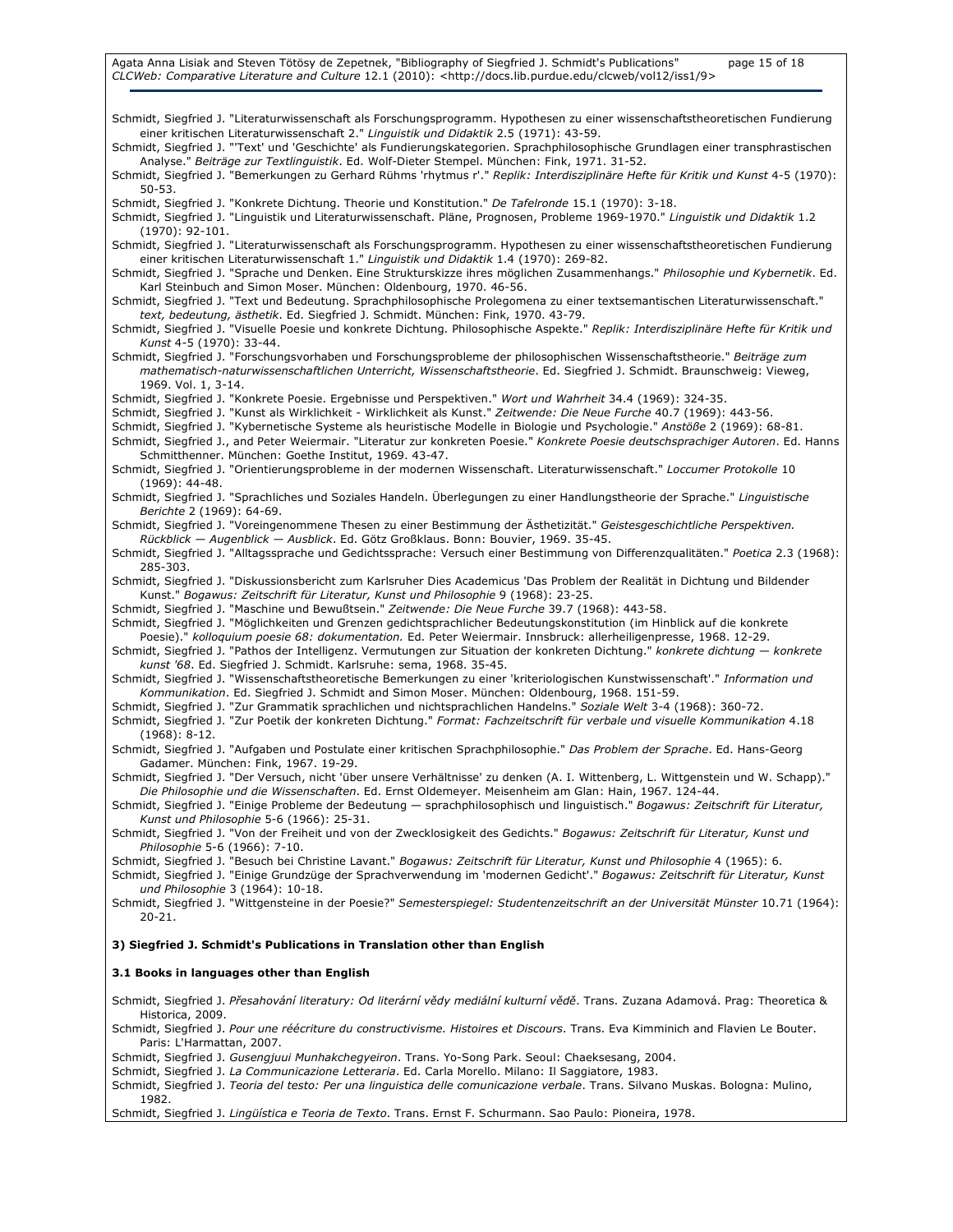Agata Anna Lisiak and Steven Tötösy de Zepetnek, "Bibliography of Siegfried J. Schmidt's Publications" page 16 of 18 CLCWeb: Comparative Literature and Culture 12.1 (2010): <http://docs.lib.purdue.edu/clcweb/vol12/iss1/9>

Schmidt, Siegfried J. Estetski Procesí. Trans. Milan Tabakovic. Nis: Gradina 1975.

#### 3.2 Articles in languages other than English

Schmidt, Siegfried J. "Verso un'epistemologia dei media." PluriVerso 1 (2001): 21-32.

- Schmidt, Siegfried J. "La auténtica realidad es que la realita existe. Modelo constructivista de la realidad, la ficción y la literatura." Ed. Antonio Garrido Domínguez. Teorías da la ficción literaria. Madrid: Arco, 1997. 207-38.
- Schmidt, Siegfried J. "Entrevista com Siegfried J. Schmidt sobre os fundamentos cognitivos e a releváncia social da ciènca da literatura, Colin B. Grant." forum deutsch 2 (1997): 1-22.
- Schmidt, Siegfried J. "Sobre a escrita de histórias da literatura." Histórias de Literatura: As novas teorias alemãs. Ed. Heidrun Krieger Olinto. São Paulo: Editora Ática, 1996. 101-32.

Schmidt, Siegfried J. "Intervju — Siegfried J. Schmidt: Vse izgublja svojo drugacnost." Razgledi 3.3 (1995): 4-9.

- Schmidt, Siegfried J. "El Constructivismo Radical: Un Nuevo Paradigma en el Discurso Interdisciplinario." Teoría/Crítica: La Ciencia Empírica de la Literatura. Ed. Francisco Chico Rico. Alicante: U de Alicante, 1995. 37-83.
- Schmidt, Siegfried J. "La Ciencia Empírica de la Literatura: Un Nuevo Paradigma." Teoría/Crítica: La Ciencia Empírica de la Literatura. Ed. Francisco Chico Rico. Alicante: U de Alicante, 1995. 87-106.
- Schmidt, Siegfried J. "La Ciencia Empírica de la Literatura en la Crítica." Teoría/Crítica: La Ciencia Empírica de la Literatura. Ed. Francisco Chico Rico. Alicante: U de Alicante, 1995. 107-45.
- Schmidt, Siegfried J., and Helmut Hauptmeier. "El Trabajo de Campo en la Ciencia Empírica de la Literatura." Teoría/Crítica: La Ciencia Empírica de la Literatura. Ed. Francisco Chico Rico. Alicante: U de Alicante, 1995. 147-69.
- Schmidt, Siegfried J. "Convenciones y Sistemas Literarios." Teoría/Crítica: La Ciencia Empírica de la Literatura. Ed. Francisco Chico Rico. Alicante: U de Alicante, 1995. 173-208.
- Schmidt, Siegfried J. "La Teoría Empírica de la Literatura y la Crítica Literaria." Teoría/Crítica: La Ciencia Empírica de la Literatura. Ed. Francisco Chico Rico. Alicante: U de Alicante, 1995. 209-44.
- Schmidt, Siegfried J. "Escribir Historias de la Literatura. Algumas Observationes desde un Punto de Vista Constructivista." Teoría/Crítica: La Ciencia Empírica de la Literatura. Ed. Francisco Chico Rico. Alicante: U de Alicante, 1995. 245-69.
- Schmidt, Siegfried J. "La Enseñanza de la Literatura como Ámbito de Aplicación de la Teoría Empírica de la Literatura." Teoría/Crítica: La Ciencia Empírica de la Literatura. Ed. Francisco Chico Rico. Alicante: U de Alicante, 1995. 273-302.
- Schmidt, Siegfried J. "Construtivismo na pesquisa dos meios de communicação: Conceitos, consequências." Palavra 2 (1994): 111-37.

Schmidt, Siegfried J. "A világunk — és ez minden." Trans. Hárs Endre. Helikon: Irodalmi Folyóirat 1 (1993): 13-22.

Schmidt, Siegfried J. "Nyelv, gondolkodás és kommunikáció a konstruktivista modellben." Trans. Ferenc Szijj. Helikon: Irodalmi Folyóirat 1 (1993): 34-39.

- Schmidt, Siegfried J. "Oltre la realtà e la ficzione? Il destino del dualismo nell' està dei mass media." Evoluzione e conoszenza. L'epistemologia genetica di Jean Piaget e le prospettive del construttivismo. Ed. Mauro Ceruti. Bergamo: R. Lubrina, 1992. 483- 98.
- Schmidt, Siegfried J. "Meios de communicaçao social, Cultura: Cultura dos meios de Communicaçao Social." Dedalus: Revista Portuguesa de Literatura Comparada 1 (1991): 29-48.

Schmidt, Siegfried J. "Pelo estudo empírico de literatura." Trans. Rosa Esteves. Jornal de letras, artes e ideias 9.488 (1991): 11-12. Schmidt, Siegfried J. Fundamentos de la ciencia empírica de la literatura. Trans. Francisco Chico Rico. Madrid: Taurus Humanidades, 1990.

Schmidt, Siegfried J. "A ciència da literatura empirica — un novo paradigma." Ciència da Literatura Empírica: Una Alternativa. Ed. Heidrun Krieger Oltino. Rio de Janeiro: Tempo Brasileiro, 1989. 35-52.

Schmidt, Siegfried J. "Az empirikus irodalomtudomány ETT: új paradigma." Helikon: Irodalmi Folyóirat (1989): 23-41.

- Schmidt, Siegfried J. "Do texto ao sistema literário. Esboço de una ciència da literatura empírica constructivista." Ciència da Literatura Empírica: Una Alternativa. Ed. Heidrun Krieger Oltino. Rio de Janeiro: Tempo Brasileiro, 1989. 53-69.
- Schmidt, Siegfried J. "Értelmezés szent tehén vagy szükségszerőség?" Helikon: Irodalmi Folyóirat (1989): 91-112
- Schmidt, Siegfried J., and Gebhard Rusch. "Georg Trakl de melyik?" Helikon: Irodalmi Folyóirat (1989): 113-40.
- Schmidt, Siegfried J. "A nomád írás azonossága." Társadalom Mővészet Kultúra 7-8 (1987): 4-7.
- Schmidt, Siegfried J. "Comprender Textos Interpretar Textos." Estudios de Lingüística 4 (1987): 9-32.
- Schmidt, Siegfried J. "De Constructivistische Literatuurwetenshap van Siegfried J. Schmidt: Een Vraaggesprek." Frame: Tijdschrift voor Literatuurwetenschap 2.2 (1987): 2-21.
- Schmidt, Siegfried J. "La communicación literaria." Pragmática de la communicación literaria. Ed. José Antonio Mayoral. Madrid: Arco, 1987. 195-212.

Schmidt, Siegfried J. "Algunos problemas de las teorías del texto communicativo." Antología de lingüistica textual. Ed. J.B. Leongómez. Bogotá: Instituto Caro y Cuervo, 1986. 51-71.

Schmidt, Siegfried J. "Foundamenti di una estetica empirica. Sette tesi e relative esposizioni." Estetica Tedesca Oggi. Ed. Riccardo Ruschi. Milano: Unicopli, 1986. 373-90.

Schmidt, Siegfried J. "Interpretacja — fikcyjność — fikcjonalność." Współczesna myśl literaturoznawcza w Republice Federalnej Niemiec: Antologia. Ed. Hubert Orłowski. Warszawa: Czytelnik, 1986. 130-50.

- Schmidt, Siegfried J. "L'Interprétation. Veau d'or ou nécessité?" versus 35-36 (1984): 77-98.
- Schmidt, Siegfried J. "Pokusaj pragmaticke interpretacije izraza." Knjizevna kritica 3 (1983): 58-70.

Schmidt, Siegfried J. "K teorijí Estetskih Kommunikacijskih delovanj/denjanj." Anthropos 1-2 (1979): 251-66.

- Schmidt, Siegfried J. "La ciencia de la literatura entre la linguistica y la sociopsicologia." Dispositio 3.7-8 (1978): 39-70.
- Schmidt, Siegfried J. "La communication littéraire." Stratégies discursives. Lyon: PU de France, 1978. 19-33.

Schmidt, Siegfried J. "Le comique dans le modèle descriptif des jeux d'actes de communication." Linguistique et Sémiologie: Textlinguistik 5 (1978): 57-100.

- Schmidt, Siegfried J. "Od konkretnog do konceptualnog pesnistva." Gledista 7-8 (1978): 721-34.
- Schmidt, Siegfried J. Teoria del Texto. Trans. María Luz Arriola and Stephen Crass. Madrid: Catedra, 1977.

Schmidt, Siegfried J. "Nauka o knjizevnosti kao nauka koja argumentuje." Knjizevna Kritika 1 (1977): 82-98.

Schmidt, Siegfried J. "Teoria e prática de un estudio científico de narratividade literária." Semiótica Narrativa e Textual. Ed. Leyla Perrone Moisés, Jesus Antonio Durigan, and Eduard Lopes. São Paulo: UP Sao Paulo, 1977. 153-78.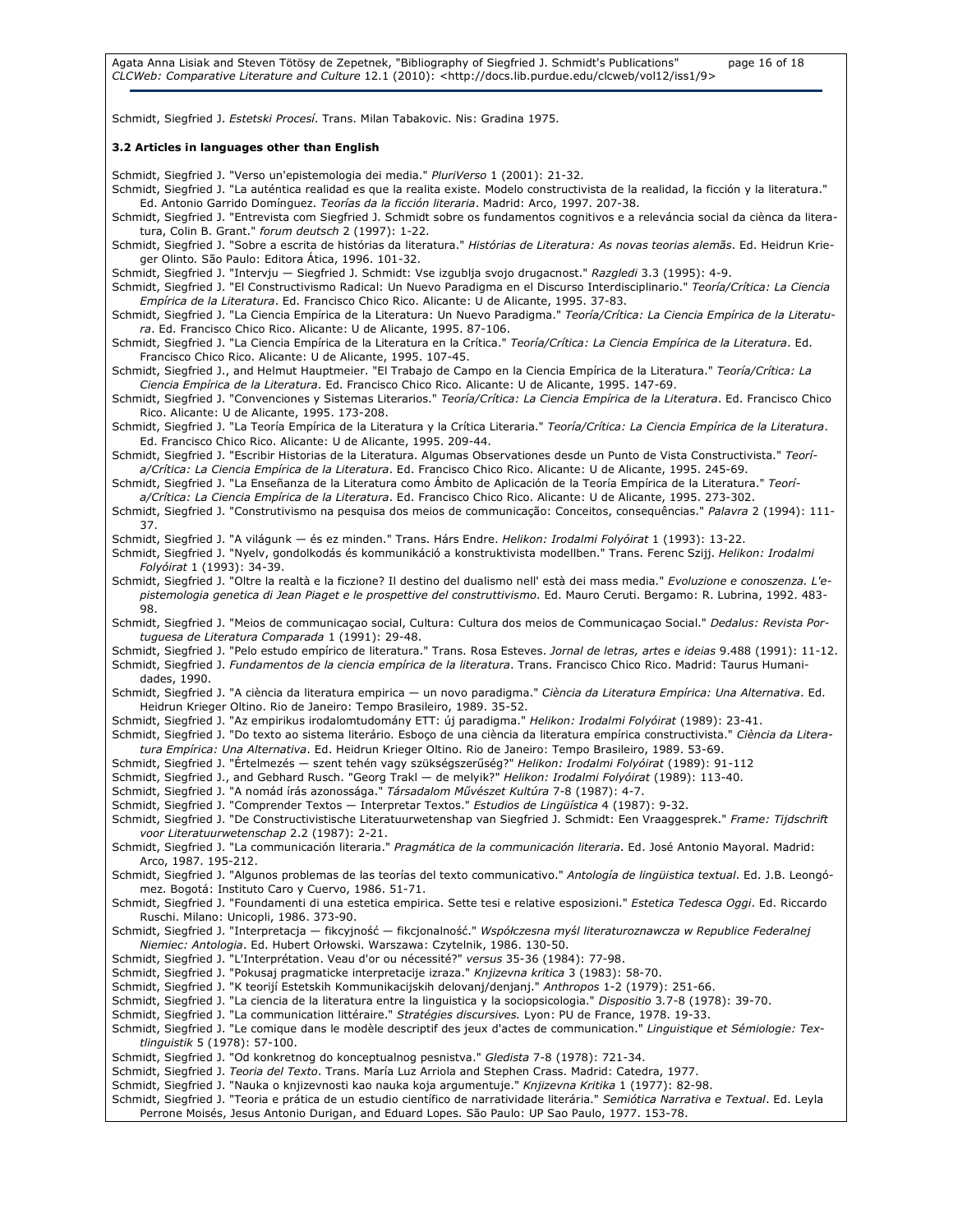Agata Anna Lisiak and Steven Tötösy de Zepetnek, "Bibliography of Siegfried J. Schmidt's Publications" page 17 of 18 CLCWeb: Comparative Literature and Culture 12.1 (2010): <http://docs.lib.purdue.edu/clcweb/vol12/iss1/9>

Schmidt, Siegfried J. "Teoria del testo e pragma-linguistica." La Linguistica Testuale. Ed. Maria-Elisabeth Conte. Milano: Feltrinelli, 1977. 248-71.

Schmidt, Siegfried J. "Knjizevnost í drustvo." Knjizena Kritica 1-2 (1976): 23-34.

Schmidt, Siegfried J. "Bevezetés egy szövegszemantikai irodolomtudományba." A jel tudomány. Ed. Özséb Horányi and György Szépe. Budapest: Gondolat, 1975. 461-89.

Schmidt, Siegfried J. "Théorie et pratique d'une étude scientifique de la narrativité littéraire, à propos de Plume au restaurant de Henri Michaux." Sémiotique narrative et textuelle. Ed. Claude Chabrol. Paris: Larousse, 1973. 137-60.

Schmidt, Siegfried J. "Lo Estetico y lo Politico. La function de lo estetico en el desarrollo social." Humboldt 45 (1971): 10-22. Schmidt, Siegfried J. "Konkretna Poezija." Signal 1 (1970): 14.

Schmidt, Siegfried J. Clovek stroj a básen: Racionální strategie v experimentální poezii. Trans. Bohumila Grögerová. Prague: Sveroceské Nakladatelsví, 1969.

Schmidt, Siegfried J. "L'Art de l'avenir. Suggestions et hypothèses." Cirec: Bulletin du Centre International des Recherches et d'Echanges Culturels 8 (1969): 3-11.

#### 4) Volumes and journal issues edited by Siegfried J. Schmidt

#### 4.1 English-language volumes and journal issues

Aspects of the Empirical Study of Art and Media III. Ed. Siegfried J. Schmidt. Thematic issue Empirical Studies of the Arts 7.2 (1989).

Aspects of the Empirical Study of Art and Media II. Ed. Siegfried J. Schmidt. Thematic issue Poetics: Journal of Empirical Research on Culture, the Media and the Arts 18.1-2 (1989).

Aspects of the Empirical Study of Art and Media I. Ed. Siegfried J. Schmidt. Thematic issue Spiel: Siegener Periodicum zur Internationalen Empirischen Literaturwissenschaft 7.2 (1988).

Media Genre. Ed. Siegfried J. Schmidt. Thematic issue Poetics: Journal of Empirical Research on Culture, the Media and the Arts 16.5 (1987).

On Writing Histories of Literature. Ed. Siegfried J. Schmidt. Thematic issue Poetics: Journal of Empirical Research on Culture, the Media and the Arts 14.2-3 (1985).

Practice in Text Analysis. Ed. Siegfried J. Schmidt and and Ulrich Bliesener. Oxford: Oxford UP, 1981.

Formal Semantics and Pragmatics for Natural Languages. Ed. Siegfried J. Schmidt and Franz Guenther. Dordrecht: Reidel, 1978. Foundations of Modern Poetics. Ed. Siegfried J. Schmidt. Thematic issue Poetics: Journal of Empirical Research on Culture, the Media and the Arts 7 (1973).

#### 4.2 German-language volumes and journal issues

Die Moral der Unternehmenskommunikation. Lohnt es sich, gut zu sein? Ed. Siegfried J. Schmidt and Jörg Tropp. Köln: von Halem, 2009.

Kulturschutt. Über das Recycling von Theorien und Kulturen. Ed. Christoph Jacke, Siegfried J. Schmidt, and Eva Kimminich. Bielefeld: transcript-Verlag, 2006.

Medien und Emotionen. Ed. Siegfried J. Schmidt. Münster: LIT, 2005.

Zwischen Platon und Mondrian: Heinz Gappmayrs konzeptuelle Poetik. Ed. Siegfried J. Schmidt. Klagenfurt: Ritter, 2005. Handbuch Werbung. Ed. Siegfried J. Schmidt. Münster: LIT, 2004.

Interkulturalität. Theorie und Praxis. Deutschland und Korea. Ed. Bonghi Cha and Siegfried J. Schmidt. Münster: LIT, 2004. a/effektive Kommunikation. Unterhaltung und Werbung. Beiträge zur Kommunikationstheorie. Ed. Siegfried J. Schmidt, Jochen Westerbarkey, and Guido Zurstiege. Münster: LIT, 2001.

Lernen in Zeiten des Internets. Grundlagen, Probleme, Perspektiven. Ed. Siegfried J. Schmidt. Bozen: Pädagogisches Institut, 2001. Werbung, Mode und Design. Ed. Siegfried J. Schmidt and Guido Zurstiege. Wiesbaden: Westdeutscher, 2001.

Integrierte Kommunikation in Theorie und Praxis. Ed. Siegfried J. Schmidt, Manfred Bruhn, and Jörg Tropp. Wiesbaden: Gabler, 2000.

Konstruktivismus in Psychiatrie und Psychologie. Ed. Siegfried J. Schmidt and Gebhard Rusch. Frankfurt: Suhrkamp, 2000.

Orientierung Kommunikationswissenschaft. Was sie kann, was sie will. Ed. Siegfried J. Schmidt and Guido Zurstiege. Reinbek: Rowohlt, 2000.

Die Kommerzialisierung der Kommunikation. Fernsehwerbung und sozialer Wandel 1956-1989. Ed. Siegfried J. Schmidt and Brigitte Spieß. Frankfurt: Suhrkamp, 1996.

"ersichtlichkeiten" internationale visuelle texte der 90er. Ed. Karl Riha and Siegfried J. Schmidt. Siegen: Siegen U, LUMIS, 1996. Empirische Literatur- und Medienforschung. Beobachtet aus Anlaß des 10jährigen Bestehens des LUMIS-Instituts 1994. Ed. Siegfried J. Schmidt. Siegen: Siegen U, LUMIS, 1996.

Innere Repräsentation. Neue Konzepte der Hirnforschung. Ed. Siegfried J. Schmidt, Gebhard Rusch, and Olaf Breidbach. Frankfurt: Suhrkamp, 1996.

Werbung, Medien und Kultur. Ed. Siegfried J. Schmidt and Brigitte Spieß. Wiesbaden: Westdeutscher, 1995.

Die Geburt der schönen Bilder. Fernsehwerbung und Medienkultur. Ed. Siegfried J. Schmidt and Brigitte Spieß. Wiesbaden: Westdeutscher, 1994.

Gedächtnis. Probleme und Perspektiven der interdisziplinären Gedächtnisforschung. Ed. Siegfried J. Schmidt. Frankfurt: Suhrkamp, 1991.

Die Wirklichkeit der Medien. Eine Einführung in die Kommunikationswissenschaft. Ed. Klaus Merten, Siegfried J. Schmidt, and Siegfried Weischenberg. Wiesbaden: Westdeutscher, 1994.

Piaget und der Radikale Konstruktivismus. Ed. Siegfried J. Schmidt and Gebhard Rusch. Frankfurt: Suhrkamp, 1994.

Literaturwissenschaft und Systemtheorie. Positionen, Kontroversen, Perspektiven. Ed. Siegfried J. Schmidt. Wiesbaden: Westdeutscher, 1993.

Konstruktivismus und Sozialtheorie. Ed. Siegfried J. Schmidt and Gebhard Rusch. Frankfurt: Suhrkamp, 1993. Heinz von Foerster. Wissen und Gewissen. Versuch einer Brücke. Ed. Siegfried J. Schmidt. Frankfurt: Suhrkamp, 1992. Kognition und Gesellschaft. Der Diskurs des Radikalen Konstruktivismus 2. Ed. Siegfried J. Schmidt. Frankfurt: Suhrkamp, 1992.